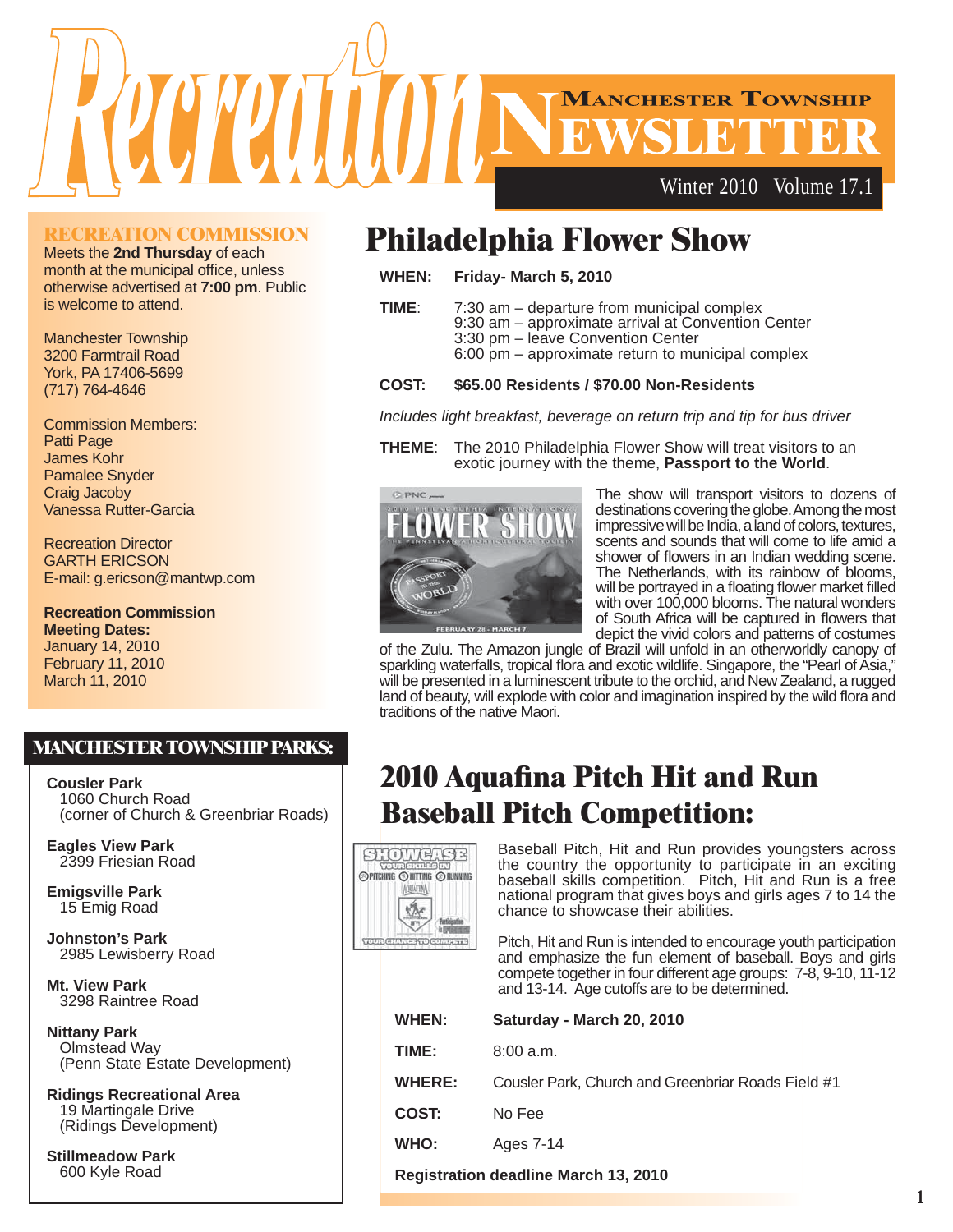



### **www.twitter.com/ManTwpRec**

Hey there! ManTwpRec is using Twitter. Twitter is a free service that lets you keep in touch with people through the exchange of quick, frequent answers to one simple question: What are you doing? Join today to start receiving ManTwpRec's updates.

### **www.facebook.com**

**Join The Group** • Login • Join Twitter!

Manchester Township Parks and Recreation Global

Basic Info: Sports & Recreation—Recreational Sports Description: A group dedicated to providing information about all of the different recreational events and offerings from Manchester Township.

**SPORTS – Contact Persons**

### BASEBALL/T-BALL/SOFTBALL/BASKETBALL: BASEBALL/T-BALL/SOFTBALL/BASKETBALL:

**Manchester Township Athletic Association – www.mtaaonline.org**

SOCCER: SOCCER: York Youth – 741-6939

**Pantherusa** www.panthersusa.org

LACROSSE: LACROSSE: cylaxclub@yahoo.com

### FOOTBALL/CHEERLEADING: FOOTBALL/CHEERLEADING:

Eastern York County Kent Anderson - 818-7273

Yorktowne Patriots - 676-6629 www.yorktownepatriots.org

### CRICKET: CRICKET:

www.Yorkcc.com

### **American Red Cross Babysitting Certification Class**

The American Red Cross Babysitter's Training program is a fun, interactive course that will teach your child to:

- Care for children
- Be a good leader and role model
- Make good decisions, solve problems and stay safe
- Handle emergencies such as injuries, illnesses and household accidents
- Learn business skills such as writing a resume and interviewing for a job

Participants will receive instructional book, DVD and babysitting kit at the completion of the class.

| WHEN:                                          | Saturday - March 6, 2010                                                              |  |
|------------------------------------------------|---------------------------------------------------------------------------------------|--|
| TIME:                                          | 10 am $-$ 3 pm                                                                        |  |
| <b>WHERE:</b>                                  | <b>Manchester Township Municipal Complex</b><br>3200 Farmtrail Road<br>York, PA 17406 |  |
| WHO:                                           | Ages 11-15                                                                            |  |
| COST:                                          | \$35.00                                                                               |  |
| <b>Registration deadline February 26, 2010</b> |                                                                                       |  |

Minimum – 8 participants/ Maximum – 12 Bring a bagged lunch

# **Youth Night**

Various activities (dodge ball, basketball, soccer, kickball, movies and snacks) for youth to enjoy themselves and blow off some steam with friends.

| WHEN:                          | <b>Friday - March 12, 2010</b>                               |  |
|--------------------------------|--------------------------------------------------------------|--|
| TIME:                          | 6:00 pm $-8:00$ pm                                           |  |
| <b>WHERE:</b>                  | Manchester Township Municipal Complex<br>3200 Farmtrail Road |  |
| WHO:                           | Ages 8-12                                                    |  |
| COST:                          | \$3.00 per person                                            |  |
| Must register by March 5, 2010 |                                                              |  |
|                                |                                                              |  |

Minimum – 12 participants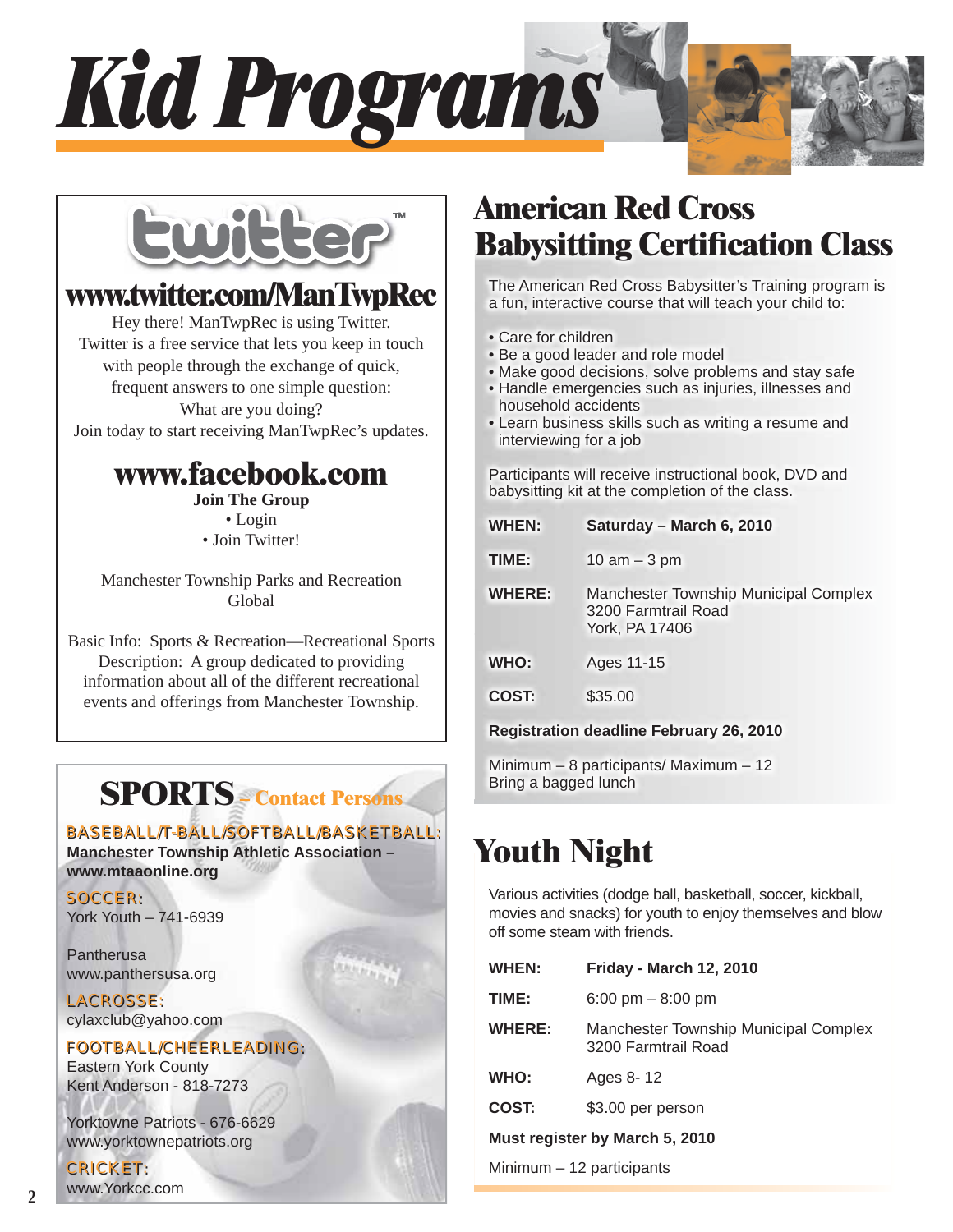# **Teen Open Gym**

Supervised open gym time for basketball or other activities.

| <b>WHEN:</b> | Monday - January 18, 2010                                                  |
|--------------|----------------------------------------------------------------------------|
| TIME:        | 1:00 pm $-$ 3:00 pm                                                        |
|              | <b>WHERE:</b> Manchester Township Municipal Complex<br>3200 Farmtrail Road |
|              | $\sqrt{2}$                                                                 |

- **WHO:** Ages 13 16
- **COST:** No Fee

**Manchester Township Residents Only**

### **MTAA Baseball / Softball / Tee Ball Registration**

- **WHEN:** Saturday January 16th 9 am Noon Wednesday - January 20th - 6:30 pm - 8:30 pm Saturday - January 23rd - 9 am - Noon
- **WHERE:** Manchester Township Municipal Complex 3200 Farmtrail Road

Additional information please see www.mtaaonline.org Any questions please contact rlgeaj@comcast.net

### **American Red Cross Infant and Child Safety Training**

This American Red Cross course is ideal for anyone 16 years or older who would like an introduction or refresher on childcare and safety. This course is great for parents, grandparents, aunts, uncles or anyone else who wants to learn how to childproof their home, review basic childcare skills. You will learn first aid, how to respond to choking or breathing emergencies and how to perform CPR.

Participants will earn an American Red Cross Infant/ Child CPR Certification.

Participants will also receive participant's booklet, first aid training kit and pocket mask.

| <b>WHEN:</b>                        | Saturday - March 13, 2010                                                  |  |
|-------------------------------------|----------------------------------------------------------------------------|--|
| TIME:                               | $9:00$ am $-3:30$ pm                                                       |  |
|                                     | <b>WHERE:</b> Manchester Township Municipal Complex<br>3200 Farmtrail Road |  |
| <b>WHO:</b>                         | Ages 16 and over                                                           |  |
| COST:                               | \$45.00                                                                    |  |
| Registration deadline March 5, 2010 |                                                                            |  |

Please bring a bagged lunch

# **Youth Soccer Clinic**

Children will learn basic soccer skills through drills and games. No previous instruction needed – this is an introductory soccer skills clinic.

- **WHEN: Saturdays March 6, 13, and 27, 2010**
- **TIME:** 1:00 pm 2:00 pm
- **WHERE:** Manchester Township Municipal Complex 3200 Farmtrail Road
- **WHO:** Ages  $4-5$
- **COST:** \$12.00

**Minimum – 10 participants / Maximum – 30 participants**

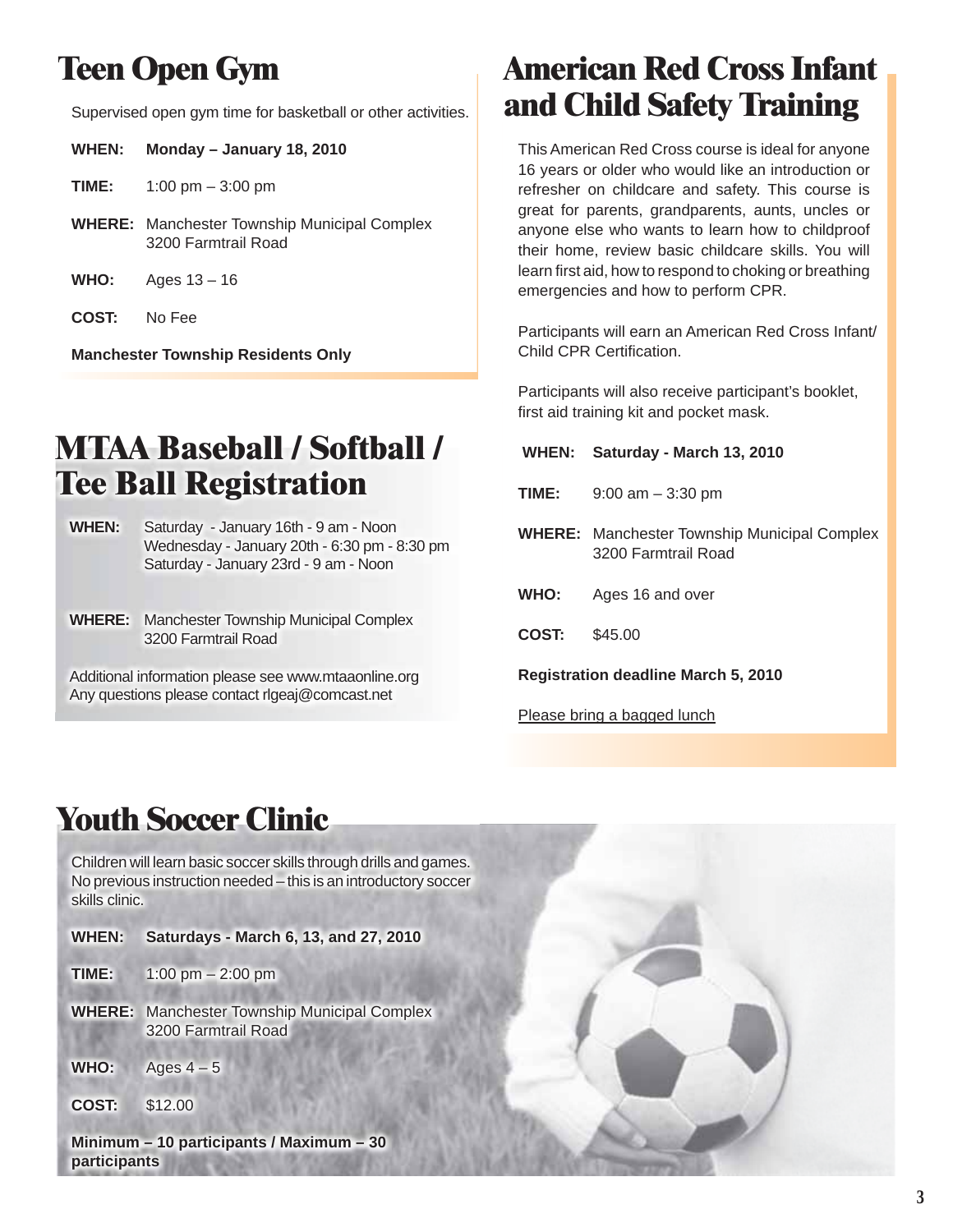

### **Health Insurance Assistance**

The York County Area Agency on Aging is sponsoring a monthly program to help seniors with Medicare benefits and services. Apprise Counselors are trained to answer your questions regarding Medicare, Medicaid, Medigap, prescription drugs, preventive care, and assist with paperwork.

- **WHEN:** Second Thursday of each month January 14, February 11, March 11, 2010
- **TIME:** 8:30 am noon
- **WHERE:** Municipal Complex 3200 Farmtrail Road

Please contact the York County Area Agency on Aging at 717- 771-9002 or 1-800-632-9073 to schedule an appointment.

### **WHERE:** Manchester Township Municipal Building 3200 Farmtrail Road

**COST:** \$15.00 per person

**TIME:** 8:00 pm – 10:00 pm

**Adult Basketball**

### **Scrapbooking Crop Club**

Pick up basketball for township residents only.

**WHEN: Mondays - January 4 ~ March 29, 2010**

**WHEN: Saturdays - January 9, 2010**

**February 6, 2010 March 6, 2010**

**TIME: 6:00 pm – 11:00 pm**

**WHERE: Johnston's Park, 2985 Lewisberry Road**

**COST: \$5.00 per session holds table.**

**No instruction! No sales pitch! Lots of space! Lots of ideas! Just lots of time to work on preserving your memories for future generations. Please call Tracey Wesstrom at 779-0708 for reservations. Must register in advance.**

### **Active Adult Activities**

**Northeastern Senior Center** serves the senior residents of a number of municipalities, including Manchester Township. The Senior Center is located at **131 Center Street, Mount Wolf**.

Call **266-1400** for information.

Northeastern Senior Center is actively seeking volunteers for various activities. Please call if interested.

### **Recreation Facility Rental Fees**

**Emigsville Park Johnston's Park "Scout " Building** located at located at 15 Emig Road 2985 Lewisberry Road

**Resident** (\$25. Deposit) (\$50. Deposit)  $$60.- 2$  hrs. or less rental  $$90.-$  more than 2 hrs

**Non-Resident** (\$25. Deposit) (\$50. Deposit) \$80.- 2 hrs. or less rental \$120.- more than 2 hrs

### **Township Municipal Complex Multi-Purpose Room**

**Resident** full gym \$75 per hour half-gym \$45 per hour

**Non-Resident** full gym \$85 per hour half-gym \$60 per hour

Call Manchester Township at 764-4646 for information.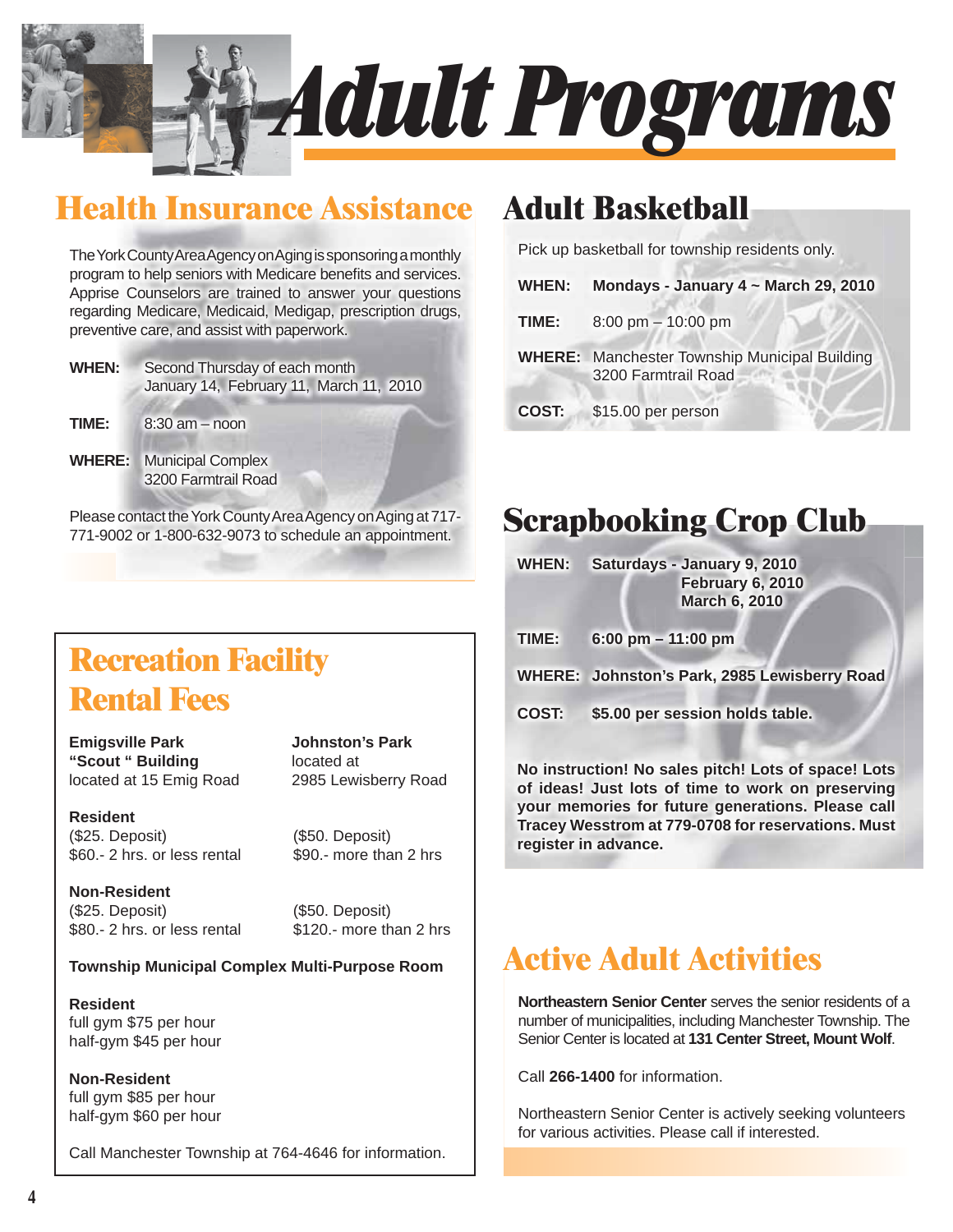# **Fit-n-slim**

Get results with our 60-minute class, Fit-N-Slim! Burn body fat as you build lean muscle and boost your metabolism. We've developed this total body workout based on our experience working with thousands of woman over the last 18 years. All fitness levels are welcome. Bring 3-5 lb. Weights and a mat.

**January 11 – March 18, 2010 Mondays and/or Thursdays 7:00 pm - 8:00 pm**

### **Belly Blasters**

Belly Blasters is a class that will whittle your middle! No more flabby abs as you tone your body with this torso training class. The interval-training warm-up helps blast excess body fat.

**January 11 – March 18, 2010 Mondays and /or Thursdays 5:30 pm – 6:30 pm**

#### **\*\*Combine with 1 or 2 nights of Fit-N-Slim for maximum results!\*\***

**WHERE:** Manchester Township Bldg. 3200 Farmtrail Road

#### **RESIDENTS:**

 \$43.00 for 1x a week \$65.00 for 2x a week \$93.00 for 3x a week \$113.00 for 4x a week

#### **NON-RESIDENTS:**

 \$47.00 for 1x a week \$70.00 for 2x a week \$97.00 for 3x a week \$117.00 for 4x a week

#### **REDUCE RATES APPLY WHEN ATTENDING BOTH CLASSES!**

### **Fit-N-Fun: A Mother - Child Fitness Class**

Exercise is FUN! Children love to move and will learn that fitness can be fun. They will think they're playing and won't even realize they're exercising, which will benefit them throughout their lives. Our 30-minute class for 2 to 5 year olds and mothers is a great way to interact with your child and getting fit at the same time.

#### **January 12 – March 18, 2010 Tuesday and/or Thursday – 1:15 PM to 1:45 PM**

#### **RESIDENT:**

| <b>Tuesday or Thursday</b><br><b>Tuesday and Thursday</b> | Fee: | \$60.00<br>Fee: \$115.00 |
|-----------------------------------------------------------|------|--------------------------|
| <b>NON RESIDENT:</b><br><b>Tuesday or Thursday</b>        | Fee: | \$65.00<br>Fee: \$125.00 |
| <b>Tuesday and Thursday</b>                               |      |                          |

### **Breast Cancer Recovery Exercise Classes: Feel Strong, Fight Fatigue, And Feel Better!**

This exercise class is specifically designed for female breast cancer survivors who are 6-12 weeks post surgery OR for survivors who have been inactive. It starts with a warm up, and followed by exercises to improve balance, muscle strength, and flexibility and gain ENERGY! It will also help with lymph edema.

#### **January 12 – March 18, 2010 Tuesday and/or Thursday – 2:00 PM to 2:45 PM**

#### **RESIDENT:**

| Tuesday or Thursday<br><b>Tuesday and Thursday</b>                         | Fee:         | \$70.00<br>Fee: \$138.00 |
|----------------------------------------------------------------------------|--------------|--------------------------|
| <b>NON RESIDENT:</b><br>Tuesday or Thursday<br><b>Tuesday and Thursday</b> | Fee:<br>Fee: | \$76.00<br>\$150.00      |

# **Rent-A-Kid**

This program provides an opportunity for middle and high school students, in grades 7 through 12, to assist senior citizens in completing routine light-duty household chores, yard work, mowing lawns and shoveling snow. The goal of the Rent-A-Kid program is not only to get an important job done, but also to foster friendships between senior citizens and teenagers.

Senior citizens, age 60 and older, in need of assistance with chores can call the Rent-A-Kid coordinator who will provide names and phone numbers for teenagers in their area. It is the responsibility of the senior citizen to contact the teenager and discuss the job to be done, when it is to be done, the rate of pay for the job, and any other arrangements that need to be made. Recommended pay rate is \$5 per hour. However, depending on the type of work and the ability of the senior citizen to pay, the teenager may negotiate a more satisfactory rate of pay.

Teenagers interested in the Rent-A-Kid program should contact their school guidance counselor or call the Coordinator at YCAAA for an application at **771-9103**. Applications can also be downloaded from the website:

**www.ycaaa.org**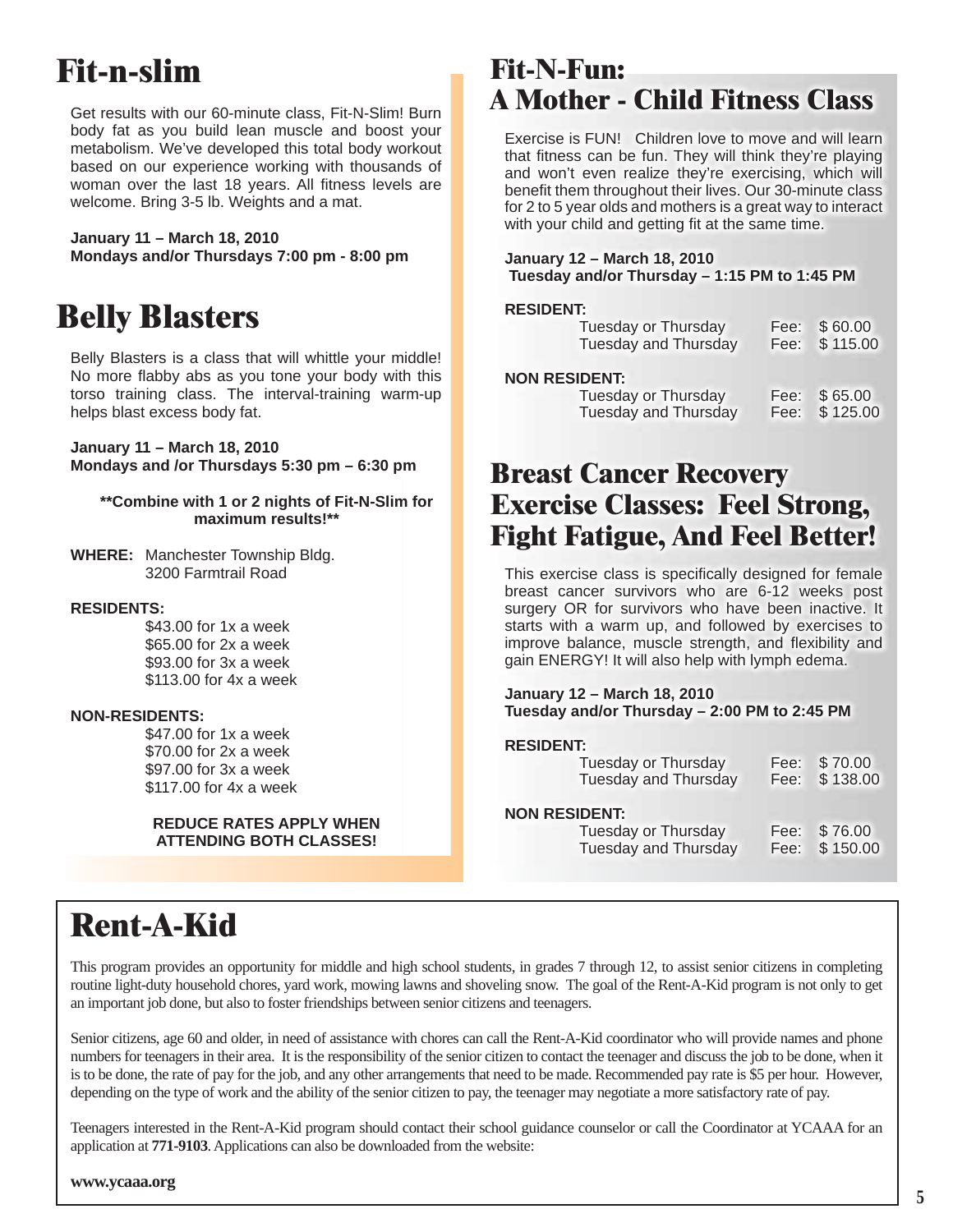# **Osher Lifelong Learning Institute (OLLI)**

**For adults who never stop experiencing life**, there is a place and a community that celebrates learning in a relaxed and accepting environment. We invite you to join in a learning adventure through the Osher Lifelong Learning Institute at Penn State York (OLLI at Penn State York). OLLI is open to all adults who love to learn.

OLLI at Penn State York is an association of, by, and for older adults who wish to continue to study and learn. OLLI is dedicated to the proposition that learning is a lifelong process and curiosity never retires. Members may participate in any OLLI activities, which include courses and special events. OLLI activities take place during the day. They are designed for pure enjoyment and there are no requirements, exams, or grades. All activities are designed by members for members.

There is a \$50 membership fee and an additional \$20 fee for each course taken. The yearly membership fee covers two semesters. For more information please call the OLLI office at 717-771-4015 or visit the website at **http://olli.yk.psu.edu**.

# **Martin Library Satellite – Reminder**

Books may be dropped off for return to Martin Library or ordered from Martin Library to be picked up Monday thru Friday between 8am – 4 pm at the

**Manchester Township Office 3200 Farmtrail Road**

### **Motorized Vehicles At Township Parks**

Please observe Park Rule #12 when using all township parks:

#### The use of **MOTORIZED VEHICLES**, are **PROHIBITED** within Manchester Township Recreational facilities. The term "motorized vehicles" shall include, but not be limited to, licensed motor vehicles (three or four wheeled), snowmobilies and golf carts. Township vehicles are exempt.

### **York County Parks – Canine Meadows: Off-leash Dog Area**

A 13.5-acre regional off-leash, fenced dog area available at **John Rudy County Park, 400 Mundis Race Road, York**.

For further information contact York County Parks at **717-840-7440** or visit the websites **parks@york-county.org** and **www.yorkcountyparks.org**.

### **ATTENTION BUS TRIP PARTICIPANTS**

Manchester Township Residents will receive preference on all bus trips up to **45** days prior to the trip. Non-Residents may sign up immediately, however they will be placed on a waiting list until the 45th day, at which time, any remaining seats will be filled 1st come, 1st served. There is no limit to the number of seats residents may reserve.

A **\$5.00 non-refundable deposit** will reserve your seat for all bus trips unless otherwise noted.

#### **FINAL PAYMENT IS DUE 5 WEEKS PRIOR TO THE TRIP!**

Please note that refunds on cancelled seat(s) for bus trips will not be issued unless a **written cancellation** is received **at least two (2) weeks prior** to the trip and **only if the cancelled seat(s) are fi lled** by another party. The \$5.00 deposit in non-refundable.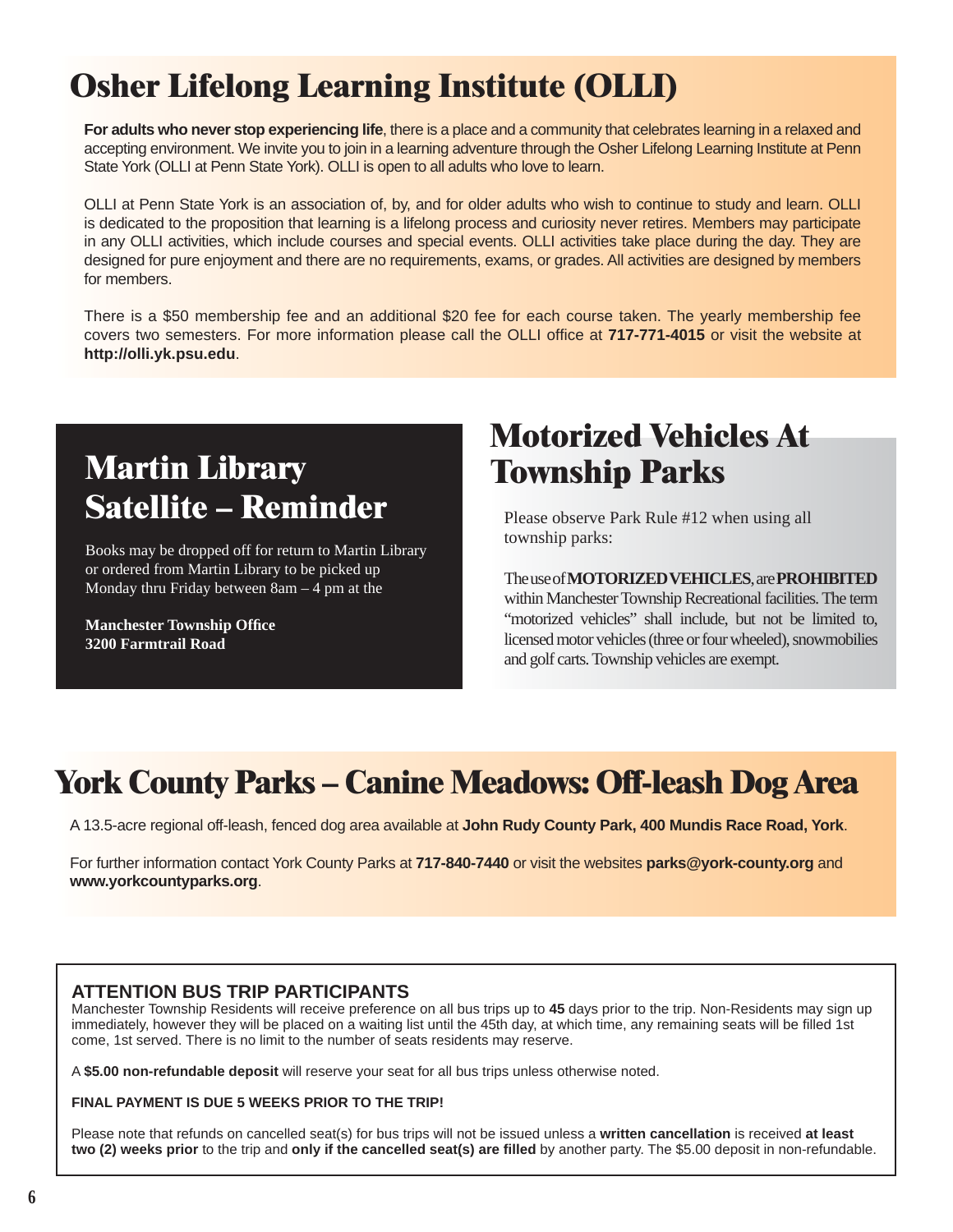

Come win prizes to help us raise funds for the construction of the new barrier-free playground to be constructed at Cousler Park in May 2010.

Win Prizes from: Arbonne, Cookie Lee, Longaberger and more…

**Upcoming Quarter Auctions: January 26th February 23rd March 30th**

Will be held in the multipurpose room of: Manchester Township Municipal Building 3200 Farmtrail Road York, PA 17406

Doors open at 6:00 pm Auction begins at 7:00 pm.

For more information contact Debbie Perry 764-1021.

### **ANOTHER WAY TO HELP RAISE FUNDS IS TO FLOCK A FRIEND!**



For information on Flocking a Friend and an order form visit the website: **www.inspiringhopeyork.org**

### **Inspiring H.O.P.E. barrier-free playground needs you!**

We are coming into the home stretch for the Inspiring H.O.P.E barrier-free playground at Cousler Park. We need to raise \$400,000 to make this playground, where all children will be able to play together no matter what their ability or disability, possible. We are scheduled to begin building May 18th through the 23rd and need your help to make this dream a reality!

### **Here are some of the ways you can donate to the project:**

- Buying a personalized engraved picket - \$50.00/picket
- Buying a personalized engraved brick - \$75.00/brick
- Sponsoring one of the many playground components (slides, bridges, swings, ramping, rings, pirate ship, benches, trees and much more)
- Make an individual, business, or organization donation.

Tax-deductible donations can be sent to: **Inspiring H.O.P.E. 2810 Larchmont Dr. York, PA 17404**

Make checks payable to: Inspiring H.O.P.E.

Visit our website at www.inspiringhopeyork.org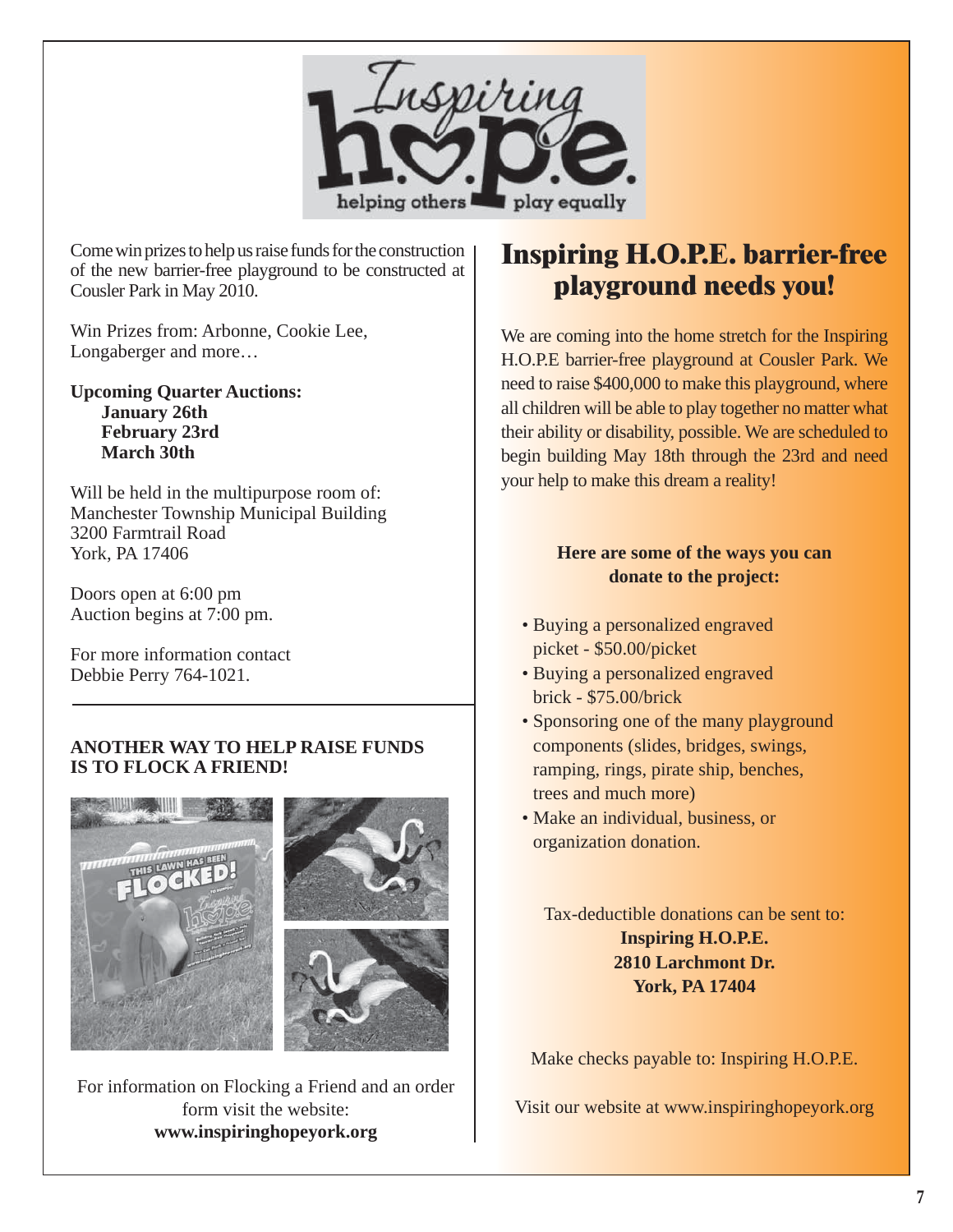### **TOWNSHIP** CHESTER

#### **Office:**

3200 Farmtrail Road York, PA 17406-5699

**Phone:** 717-764-4646

**Hours:** Monday-Friday 8:00 a.m.-4:30 p.m.

**E-mail:** info@mantwp.com

#### **Board of Supervisors**

Lisa D. Wingert Michele M. Schanbacher Lawrence V. Young Delmar L. Hauck Rita D'Ottavio

*Supervisors Meetings are held the 2nd Tuesday of each month at 7:00 p.m. at the Municipal Building*

#### **Township Manager/ Secretary:** David A. Raver

**Assisant Manager:** Timothy R. James

**Office Supervisor/ Assistant Secretary:** Debra K. McCune

**Public Works Superintendent:** Kenneth E. Goodyear

**Zoning/Planning Offi cer:** Stewart S. Olewiler, III

**Fire Chief:** Richard R. Shank, Jr.

#### **MANCHESTER TOWNSHIP 2010 TOTAL OF ALL FUNDS**



**On December 8, 2009, the Board of Supervisors adopted the 2010 operating budget. The budget includes a \$9,180,800 general fund and \$3,134,790 in other funds for a total of \$12,315,590, which is 7.2% lower than 2009.**

**The adopted general fund budget retains a real estate tax millage of 1.00 mills. The budget does not include any additional service fees for refuse/ recycling collection, and disposal. The annual cost to Manchester Township will be \$151 per collection point in 2010.**

### **Office Closed:**

December 31, 2009 & January 1, 2010 NEW YEAR'S HOLIDAY

February 15, 2010 PRESIDENTS DAY

April 2, 2010 GOOD FRIDAY

> **Manchester Township now accepts:**



**For all transactions see pg. 19**



For information about the township and events – Please visit our web site: **www.mantwp.com**

**TISA CONGLETE AND REMEMBER TO TURN YOUR Clocks ahead - Daylight Savings time begins Sunday - March 14, 2010**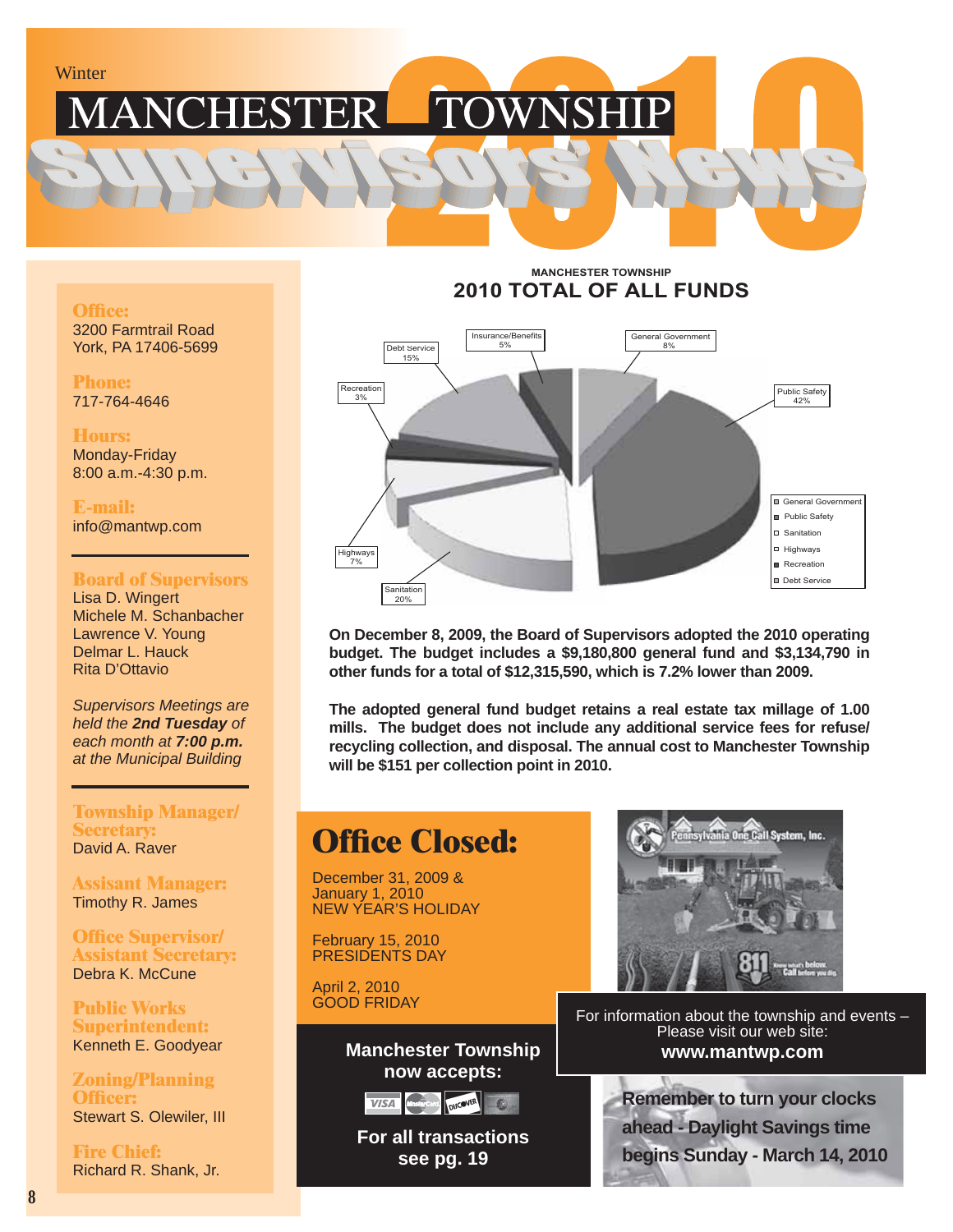# GENERAL INFORMATION - 2010

**GARBAGE COLLECTION** - (*Penn Waste*) During 2010, garbage collection will be one (1) time per week. Garbage containers (Bags or Covered Containers weighing no more than 50 lbs.) are limited to a maximum of **six (6) containers** per collection site. Call the township office for collection days. Garbage will **not** be collected on*, Memorial Day (May 31), Labor Day (Sept.6), Thanksgiving Day (Nov. 25) or Christmas Day (Dec. 25).* When regular collection falls on a holiday, the collection schedule may change. Watch for advertisements or call the township for information. Residents are encouraged not to place containers at pickup point before 7:00 p.m. the evening before collection day, but before 6:00 a.m. of the scheduled day.

**RECYCLING** - Township provides container for weekly curbside recycling collection (aluminum, bi-metals, glass, plastic, newspapers). Notify Northern York County Regional Police Department of any vandalism, theft, or loss of containers. **BATTERIES** – Alkaline batteries are no longer recyclable. (i.e. AAA's, AA's, C's,D's, etc.) These batteries should be disposed of in your regular trash. Refer to York County Solid Waste Authority for additional info. At **845-1066 or www.ycswa**.com

**LARGE ITEM PICK-UP** - Penn Waste will collect one large item per week. Large items must be placed at curbside by 6:00 a.m. and will be picked up the same day as your regular trash collection. For detailed information check the township web site or www.pennwaste.com

YARD WASTE RECYCLING Penn Waste will collect yard waste the **4th Saturday of each month** beginning in **April and ending in October**. Yard Waste is defined as tree trimmings, shrubbery, landscape vegetation, EXCLUDING grass clippings. For additional information go to www.mantwp.com or www.pennwaste.com

**LEAF COLLECTION**- As required by Pennsylvania Act 101, Manchester Township provides curbside leaf collection from mid October through the first week of December. Watch newspapers for details. Rake your leaves to curb; DO NOT put leaves in bags, DO NOT put leaves with regular garbage or mix with grass clippings.

**PERMITS** - ARE REQUIRED for various activities such as BUILDING PERMITS, PLUMBING PERMITS, OCCUPANCY PERMITS. If you have questions concerning any of these areas please contact the township office.

**SEWER INVOICES** - Those properties served by sanitary sewer should receive an invoice on or about the 1st of January/April/July/October. These invoices must be paid within 30 days. It is the PROPERTY OWNERS' RESPONSIBILITY to notify the Township Office of name/address changes.

**LANDLORD RESPONSIBILITY** –All owners of residential, commercial, and industrial properties are required to notify the Township Office of the names of tenants who move into or out of rental units within ten (10) days of each move. Forms available at Township Office. (Chapter 11, Part 1)

**DOGS/PETS** - Pet owners are responsible for controlling their pets on their property. Stray dogs or those without proper tags will be picked up by the Animal Enforcement Officer. Excessive barking/animal nuisance prosecution can result only when the individual files a formal complaint with Northern York County Regional Police Dept. Call 911 to contact animal enforcment officer or contact Tim Kohler direct at 717-384-8456

**TOWNSHIP OFFICE** - WWW.MANTWP.COM OFFICE HOURS – **Monday – Friday, 8:00 am – 4:30 pm**

unless otherwise posted

*Located at:* 3200 Farmtrail Road, York, PA 17406-5699

PHONE: **764-4646** or FAX: **767-1400**

**POLICE** - Police coverage is provided by

**Northern York County Regional Police Department**,

1445 E. Canal Road, Dover, PA 17315. Dial 911

**CURFEW** – Chapter 6, part 1 of the codified ordinances, establishes 12:00 a.m. to 5:00 a.m. for persons under 18 yrs of age

**FIRE/AMBULANCE** - Manchester Township Dept. of Fire Services is based at 3200 Farmtrail Road, York , Pennsylvania, with fifteen (23) paid firefighters/EMT's , one (1) chief, and two (2) assistant chiefs employed by Manchester Township. The Alert Fire Company maintains a volunteer station at 3118 North George Street, Emigsville. If you are interested in volunteering your services please contact the Fire Chief at 767-1954. Emergency dial 911

FIRE PREVENTION CODE - Chapter 7, Part I of the codified ordinances adopt the BOCA Fire Prevention Code. Please contact the Zoning Officer or Fire Chief for information how this ordinance affects your property. SPARKLERS, when directly supervised by an adult, are the ONLY type of fireworks permitted. Firework Displays require a special permit.

**AUTOMATIC ALARM REGISTRATION** - In accordance with Chapter 10, Part 3, of the codified ordinances, all automatic alarms (police/fire) must be registered, by the user, with Manchester Township within 5 days of installation. There is a one time \$25.00 registration fee.

**STREET NUMBERS REQUIRED** – Chapter 4, Part 1 of the codified ordinances **requires posting of street address numbers** of all properties located in Manchester Township. Numbers must be NO LESS THAN 2" w x 3" h in a color which contrasts with their background. Buildings not visible from the street must have street numbers placed on a post not less than 24" off of ground. For additional information or questions contact the Dept. of Fire Services 767-1954.

**STREETS/ROADS** - The township maintains all public adopted streets/roads EXCEPT the following major roads which are maintained by the state (PennDOT 848-6230); I-83; Route 30; N. George Street; Emig Road; Lightner Road; Susquehanna Trail; Roosevelt Ave. Extd. (Bull Rd) ; Starview Rd.; Board Road; Church Road; Lewisberry Road; and Greenbriar Road.

**SNOW REMOVAL**- In snow emergencies, residents in developments should remove, where possible, all vehicles from streets to allow for proper snow removal. Continued parking on streets only delays snow removal. During a snow storm Manchester Township has the responsibility of keeping arterial roadways open for emergency vehicles such as fire, police, and ambulance. Developments are normally plowed after the snow has stopped.

**ZONING ORDINANCE** - If you have questions regarding zoning ordinance, contact the Zoning Officer at the township office.

**WEEDS** - Property owners should not permit grass, weeds, or other vegetation other than plants for edible or ornamental purposes, grow to a height over twelve inches (12"). Violation of this ordinance (Chapter 10, Part 2) may result in prosecution.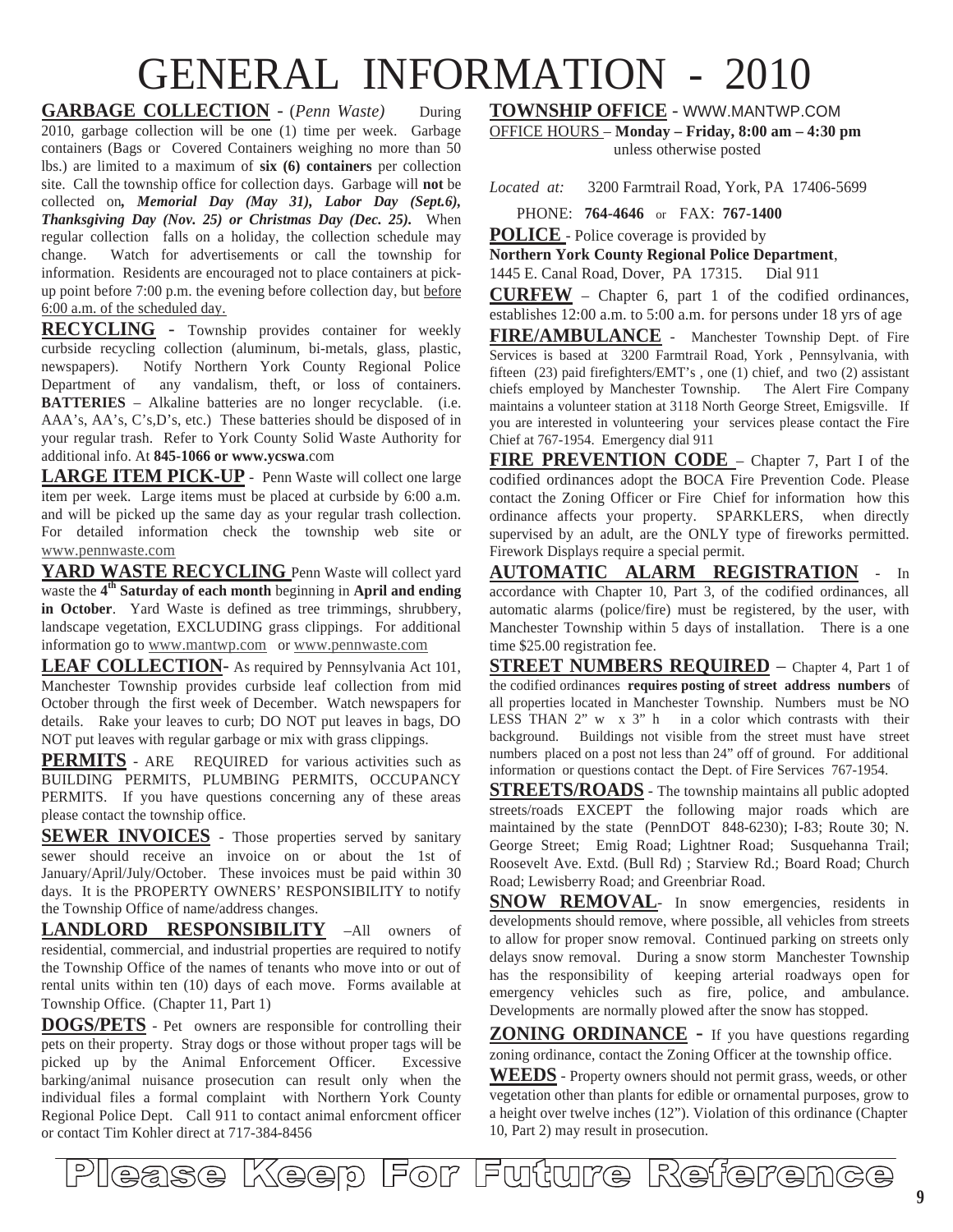|                                                                                          | Special meetings or changes to meeting places or times are advertised in the legal classified section of newspapers<br>MANCHESTER                          |                                                                                     | TOWNSHIP OFFICIALS - 2010                                                                                     |                                                                                                                      |
|------------------------------------------------------------------------------------------|------------------------------------------------------------------------------------------------------------------------------------------------------------|-------------------------------------------------------------------------------------|---------------------------------------------------------------------------------------------------------------|----------------------------------------------------------------------------------------------------------------------|
|                                                                                          | <b>BOARD OF SUPERVISORS (6 yr ELECTED)</b> Meets on the 2nd                                                                                                |                                                                                     | Tuesday of each month at 7:00 p.m. at the Manchester Township Municipal Building.                             |                                                                                                                      |
| LISA D. WINGERT<br>625 Olmstead Way<br>York, PA 17404                                    | MICHELE SCHANBACHER<br>York, PA 17404<br>2131 Jesse Lane                                                                                                   | LAWRENCE V. YOUNG<br>2620 Primrose Lane<br>York, PA 17404                           | 757 Sinking Springs Lane<br>DELMAR HAUCK<br>York, PA 17404                                                    | 40 Burning Tree Court<br>RITA D'OTTAVIO<br>York, PA 17404                                                            |
| <b>MANAGER/SECRETARY</b><br>York, PA 17406-5699<br>DAVID A. RAVER<br>3200 Farmtrail Road | 55 South Queen Street<br>DAVID C. KEITER<br>York, PA 17403<br>SOLICITOR                                                                                    | TOWNSHIP ENGINEER<br>C. S. DAVIDSON, INC.<br>38 North Duke Street<br>York, PA 17401 | <b>JEAN STAMBAUGH</b><br>York, PA 17406-5699<br>3204 Farmtrail Road<br>TAX COLLECTOR                          | York, PA 17406-5699<br><b>ALANG. NAYLOR</b><br>3202 Farmtrail Road<br>DISTRICT JUDGE                                 |
|                                                                                          | <b>PLANNING</b> COMMISSION (4 yr APPOINTED) Generally meets on the last Wednesday of each month at the Manchester Township Municipal Building at 7:00 p.m. |                                                                                     |                                                                                                               |                                                                                                                      |
| 2567 Roosevelt Avenue<br>MICHAEL FAHS<br>York, PA 17404                                  | ALLAN V. KLINEDINST<br>2457 Hepplewhite Drive<br>York, PA 17404                                                                                            | <b>KEN STOUTZENBERGER</b><br>2118 Teslin Road<br>York, PA 17404                     | RICHARD W. HALPIN<br>2525 Hepplewhite Drive<br>York, PA 17404                                                 | HOLLY L. GUMKE<br>1594 Winsford Lane<br>York, PA 17408                                                               |
| MUNICIPAL AUTHORITY (5 yr APPOINTED)                                                     |                                                                                                                                                            |                                                                                     | Generally meets the $4^{th}$ Thursday of each month at the Manchester Township Municipal Building at 7:00 p.m |                                                                                                                      |
| 757 Sinking Springs Lane<br>DELMAR HAUCK<br>York, PA 17404                               | <b>ANDREW RAWICZ</b><br>1212 Detwiler Drive<br>York, PA 17404                                                                                              | 931 E. Cherrywine Drive<br>DAVID BROSEND<br>York, PA 17404                          | MICHAEL ZAMBITO<br>2821 Primrose Lane<br>York, PA 17404                                                       | 2439 Hepplewhite Drive<br><b>ALBERT TRONA</b><br>York, PA 17404                                                      |
|                                                                                          | RECREATION COMMISSION (5 yr APPOINTED) Meets the 2 <sup>nd</sup> Thursday of each month at the Manchester Township Municipal Building at 7:00 p.m.         |                                                                                     |                                                                                                               |                                                                                                                      |
| 207 East Locust Lane<br>PATRICIA PAGE<br>York, PA 17406                                  | 2737 Clearsprings Blvd.<br>PAMALEE SNYDER<br>York, PA 17406                                                                                                | <b>JAMES D. KOHR</b><br>971 Church Road<br>York, PA 17404                           | 748 Applewine Court<br><b>CRAIG JACOBY</b><br>York, PA 17404                                                  | VANESSA RUTTER-GARCIA<br>201 Mountain View Drive<br>York, PA 17404                                                   |
|                                                                                          | ZONING HEARING BOARD (3 yr APPOINTED) Meets on the                                                                                                         |                                                                                     | Ist Wednesday of each month at the Manchester Township Building at 7:00 p.m                                   |                                                                                                                      |
| CRAIG WISHERD<br>111 Eastland Avenue<br>York, PA 17406                                   | 2640 Wexford Lane<br>TOM MORLEY<br>York, PA 17404                                                                                                          | JEFFREY ARNOLD,<br>665 Robin Hill Circle<br>York, PA 17404                          | EDGAR SENTZ, alternate<br>3240 Crooked Wind Lane<br>York, PA 17404                                            | CLINT E. ROBERTS, alternate<br>1015 Dandelion Drive<br>York, P:A 17404                                               |
|                                                                                          | <b>BOARD OF AUDITORS (6 yr ELECTED)</b> meets at the call of the                                                                                           | chair                                                                               |                                                                                                               |                                                                                                                      |
| RAYMOND DAHLHEIMER<br>2092 Brandywine Lane<br>York, PA 17404                             | ROBERT L. GRUBE<br>2139 Brandywine Lane<br>York, PA 17404                                                                                                  | DONALD MC GINNIS<br>590 Church Road<br>York, PA 17404                               | REGIONAL POLICE DEPT<br>NORTHERN YORK CO<br>CARL SEGATTI, Chief<br>1445 East Canal Road<br>Dover, PA 17315    | RICHARD SHANK, JR, Chief<br>ALERT FIRE COMPANY<br>York, PA 17406-5699<br>3200 Farmtrail Road<br><b>FIRE SERVICES</b> |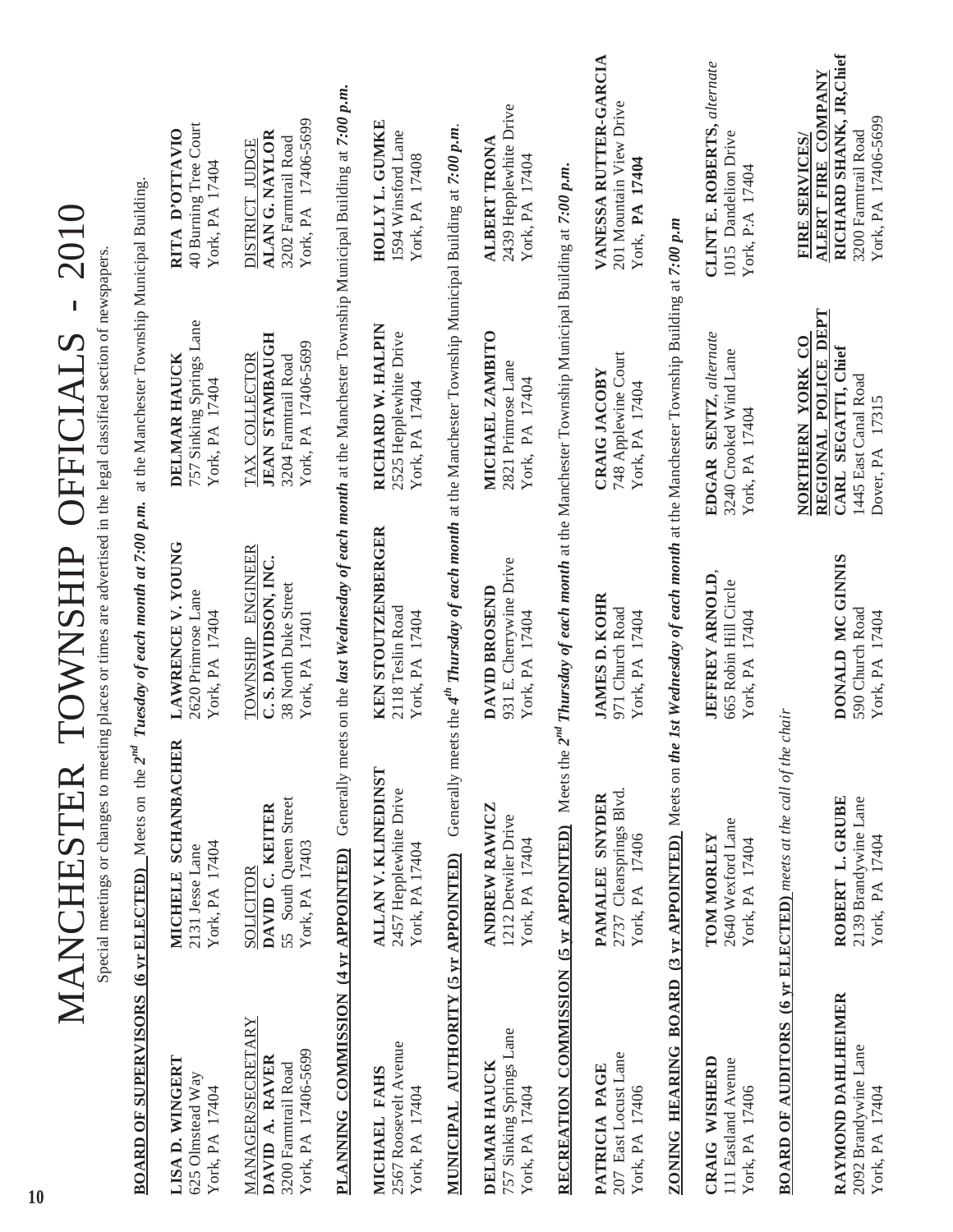| -EMERGENCY INFORMATION --- CONFIDENTIAL                                                                                                            |                                                                                                                                                                                                                                   |  |  |
|----------------------------------------------------------------------------------------------------------------------------------------------------|-----------------------------------------------------------------------------------------------------------------------------------------------------------------------------------------------------------------------------------|--|--|
|                                                                                                                                                    |                                                                                                                                                                                                                                   |  |  |
| R = REQUIRED ** ECRIN ID NUMBER: ___ - ________ ** A / I / D: ___ Completes                                                                        |                                                                                                                                                                                                                                   |  |  |
| R. Date of Initial Completion: / / R. Date of Last Update: / /                                                                                     |                                                                                                                                                                                                                                   |  |  |
| R. House: Own _______ Rent _______ MH/R Group Home ______ CYS Foster Care ______                                                                   |                                                                                                                                                                                                                                   |  |  |
|                                                                                                                                                    |                                                                                                                                                                                                                                   |  |  |
| R. Do you SPEAK English? Yes No R. Do you READ English? Yes No<br>If the answer is NO, what is your Native Language? _____________________________ |                                                                                                                                                                                                                                   |  |  |
| <b>Personal Information</b>                                                                                                                        |                                                                                                                                                                                                                                   |  |  |
|                                                                                                                                                    |                                                                                                                                                                                                                                   |  |  |
| <b>R.</b> Address:                                                                                                                                 |                                                                                                                                                                                                                                   |  |  |
|                                                                                                                                                    |                                                                                                                                                                                                                                   |  |  |
|                                                                                                                                                    | R. Township / City / Borough:<br>R. Zip Code:<br>R. Male: Female: Female: R. Male: R. Male: Female: R. Male: R. Male: R. Male: R. Male: R. Male: R. Male: R. Male: R. Male: R. Male: R. Male: R. Male: R. Male: R. Male: R. Male: |  |  |
|                                                                                                                                                    |                                                                                                                                                                                                                                   |  |  |
| Mobility: Check if the answer is 'yes.'<br>R.                                                                                                      |                                                                                                                                                                                                                                   |  |  |
| <b>Confined to Bed</b>                                                                                                                             |                                                                                                                                                                                                                                   |  |  |
| Confined to Wheelchair                                                                                                                             |                                                                                                                                                                                                                                   |  |  |
|                                                                                                                                                    | Require Medical Support Equipment, Oxygen/Ventilator, or Other: ________________                                                                                                                                                  |  |  |
|                                                                                                                                                    |                                                                                                                                                                                                                                   |  |  |
| ___ Hearing impairment                                                                                                                             |                                                                                                                                                                                                                                   |  |  |
| $\overline{\phantom{a}}$<br>Sight impairment<br><b>Other Personal Situation:</b>                                                                   |                                                                                                                                                                                                                                   |  |  |
| $\overline{\phantom{a}}$<br>Without any Personal Means of Transportation                                                                           |                                                                                                                                                                                                                                   |  |  |
| <b>Service Animal</b>                                                                                                                              |                                                                                                                                                                                                                                   |  |  |
|                                                                                                                                                    | R. I might not be able to evacuate without help due to a: Mental Disability, Mental Retardation,                                                                                                                                  |  |  |
|                                                                                                                                                    |                                                                                                                                                                                                                                   |  |  |
| Autism, Alzheimer's or due to not being able to verbally respond. Yes _______ No ______                                                            |                                                                                                                                                                                                                                   |  |  |
| • These things make me afraid (Loud Noises, Sirens, Being Approached from Behind, etc.):                                                           |                                                                                                                                                                                                                                   |  |  |
| • This is where I would hide if I was fearful (Inside, Outside):                                                                                   |                                                                                                                                                                                                                                   |  |  |
|                                                                                                                                                    |                                                                                                                                                                                                                                   |  |  |
| I must take <b>medicine</b> daily which is prescribed by my doctor.                                                                                | <b>No</b><br>Yes                                                                                                                                                                                                                  |  |  |
|                                                                                                                                                    |                                                                                                                                                                                                                                   |  |  |
| <b>Primary Care Physician:</b><br>Name:                                                                                                            | <b>Telephone Number:</b><br>Address:                                                                                                                                                                                              |  |  |
|                                                                                                                                                    |                                                                                                                                                                                                                                   |  |  |
| <b>EMERGENCY CONTACT:</b>                                                                                                                          | <b>EMERGENCY CONTACT:</b>                                                                                                                                                                                                         |  |  |
| Name:                                                                                                                                              | Name:                                                                                                                                                                                                                             |  |  |
| Phone:<br>Cell:                                                                                                                                    | Phone:<br>Cell:                                                                                                                                                                                                                   |  |  |
| Address:                                                                                                                                           | Address:                                                                                                                                                                                                                          |  |  |
|                                                                                                                                                    |                                                                                                                                                                                                                                   |  |  |
| E-mail:                                                                                                                                            | E-mail:                                                                                                                                                                                                                           |  |  |
| Relationship:                                                                                                                                      | Relationship:                                                                                                                                                                                                                     |  |  |
| Do you have pets in the household needing evacuation? Yes<br>No                                                                                    |                                                                                                                                                                                                                                   |  |  |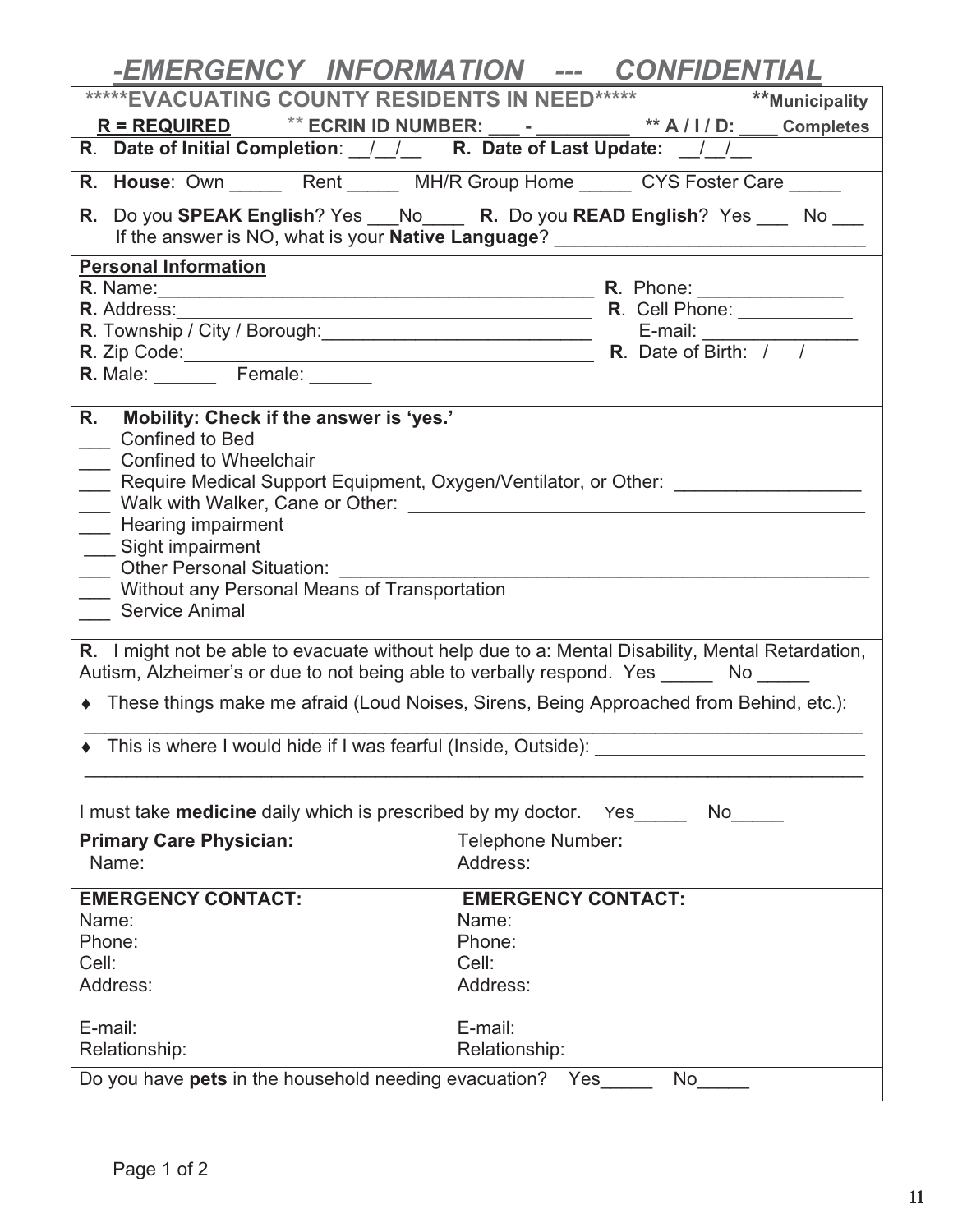### $\frac{1}{2} \frac{1}{2} \frac{1}{2} \frac{1}{2} \frac{1}{2} \frac{1}{2} \frac{1}{2} \frac{1}{2} \frac{1}{2} \frac{1}{2} \frac{1}{2} \frac{1}{2} \frac{1}{2} \frac{1}{2} \frac{1}{2} \frac{1}{2} \frac{1}{2} \frac{1}{2} \frac{1}{2} \frac{1}{2} \frac{1}{2} \frac{1}{2} \frac{1}{2} \frac{1}{2} \frac{1}{2} \frac{1}{2} \frac{1}{2} \frac{1}{2} \frac{1}{2} \frac{1}{2} \frac{1}{2} \frac{$

### **FREEGENCY INFORMATION -- CONFIDENTIAL PRIVACY INFORMATION --- Privacy Information: Privacy of Health Information / HIPAA Disclosures in Emergency Situations**

**Question:** May an emergency official make disclosures to public officials who are responding to any man-made or natural emergency?

**Response:** Yes. Various agencies and public officials will need protected health information to deal effectively with a man-made or natural emergency. To facilitate the communications that are essential to a quick and effective response to such events, HIPAA permits covered entities to disclose needed information to public officials in a variety of ways. Covered entities may disclose protected health information, without the individual's authorization, to a public health authority acting as authorized by law in response to a man-made or natural emergency see 45 CFR 164.512(b), (see 45 CFR 164.512(j), (see 45 CFR 164.512(f)); 45 CFR 164.512(k)(2)); or judicial and administrative proceedings (see 45 CFR 164.512(e)).

### **MY CONSENT**

*My Signature Below Authorizes Us to Share Information With:*  \*York County Human Services, Emergency Management, and other Individuals involved in entering data into ECRIN

\*Emergency Officials \*Municipal Officials

\*Fire \*Police \*Emergency Responders

# *My Signature Below Also Represents Agreement With the Following Statements:*

**Liability:** Neither the County of York (or any of its elected officials, employees, agencies or departments), York County Planning Commission, your local Municipality nor any of the individuals or entities involved in the accumulation of data, entry of data or use of the data can assure the accuracy, completeness, or reliability of the information provided or the use of that information in an emergency situation. Under no circumstances shall the County of York nor the other entities as noted previously be liable to you, including claims of negligence, for any special, incidental, direct, indirect, punitive or consequential damages.

**Information:** I agree that you may retain my information and use it for emergency planning and response, effective from the date of my signature and continues until / if I submit a signed, dated notice to my local Municipal Office, to the attention of Emergency Management, requesting that they remove my information. I understand that my local Municipality may contact me to verify my information, and if I fail to respond, the Municipality may remove my name from the ECRIN service. I understand that I am also responsible for notifying my Municipality if I change my address.

| Х<br>(Signature or Authorized person) | (Witness)    |  |  |  |
|---------------------------------------|--------------|--|--|--|
| <b>DATE</b>                           | Relationship |  |  |  |
| City, Borough, Township:              |              |  |  |  |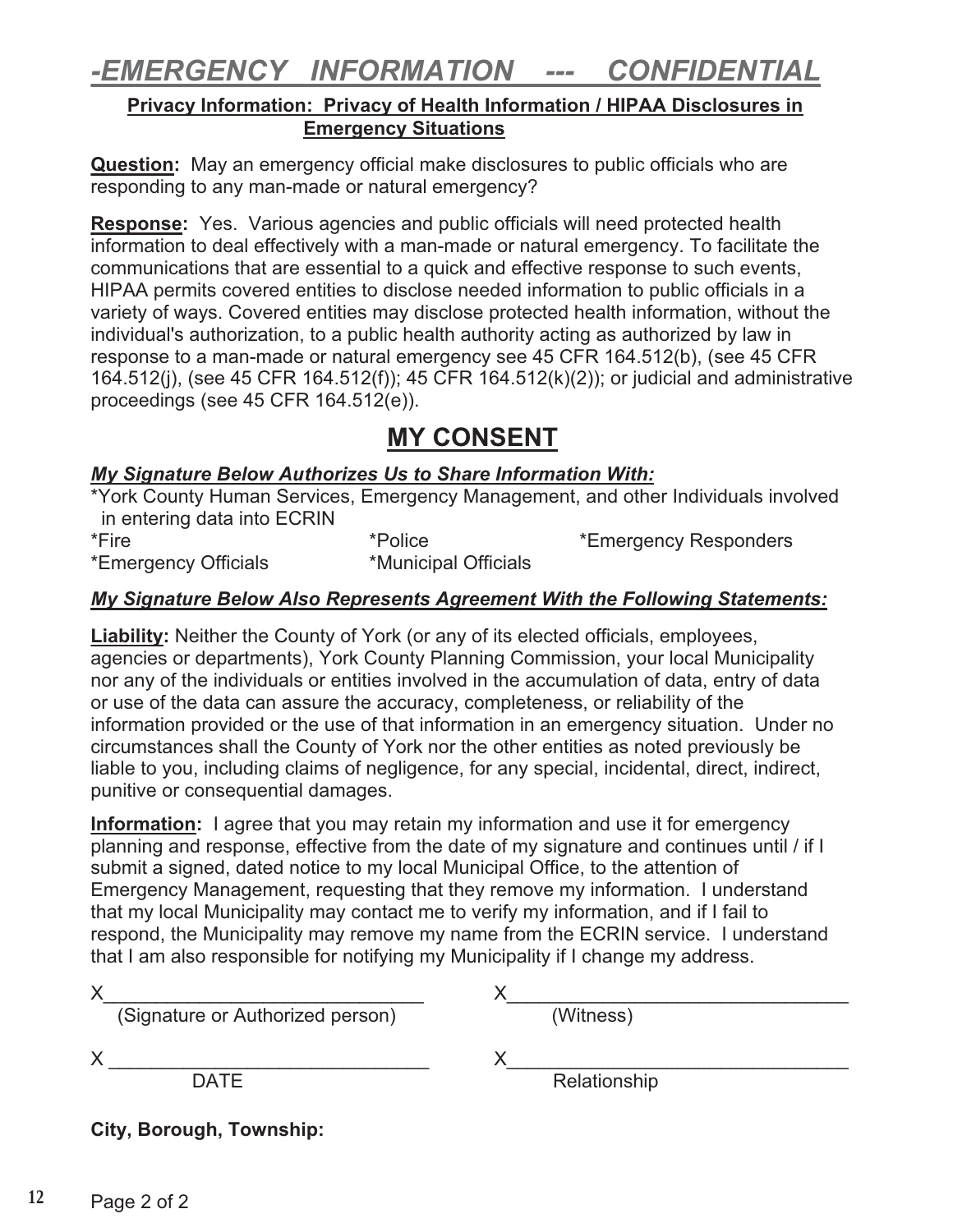### **Snow Removal**

It's that time of year again. Time to get out the snow shovel and de-icer and get ready for whatever winter may bring. In an effort to expedite the snow removal from the street we ask that you PLEASE remove your vehicle from the street during a storm. This will enable the Public Works Department to clear the streets and get you on your way in a reasonable amount of time.

The Public Works Department has 11 trucks equipped with snowplows to take care of the township streets and state roadways as listed. We will do our best to clear your streets, so please be patient and remember we have probably worked many hours before you have to start shoveling.

Thank you – Manchester Township Public Work Department

In addition to 91.35 miles of adopted township streets, Manchester Township has an agreement with PennDot to provide winter maintenance services on the following 7.43 miles of state roadways:

**CHURCH ROAD** (from Susquehanna Trail west to Township Line)

**GREENBRIAR ROAD** (from Roosevelt Avenue to Township Line)

**SUSQUEHANNA TRAIL** (from Stillmeadow Lane to Church Road)



**MAIL BOX POLICY:** The township **IS NOT** responsible for damage to mailboxes since they are located in the right of way.

Please note that for public safety purposes, arterial roadways receive priority attention before development streets are cleared of snow.

### **HELPFUL HINT:**

When shoveling out the mouth of your driveway, deposit snow to the right or "downstream." This will help to avoid the redepositing of the snow in your driveway when the plow comes to your street. Remember it is impossible not to have snow pushed into your driveway. Please do not throw the snow from your property into the street.

### **HELP-Buffers**

The Codorus Creek Watershed Association will cost-share (up to 100%) with landowners of small, headwater streams to plant streamside riparian buffers. Streamside vegetative buffers help streams by filtering runoff pollutants, remove nutrients from groundwater, help shade and keep water cool for trout, and provide valuable wildlife habitat, in-stream and out. For more information about how to enroll, please contact CCWA today

www.watershedyork.org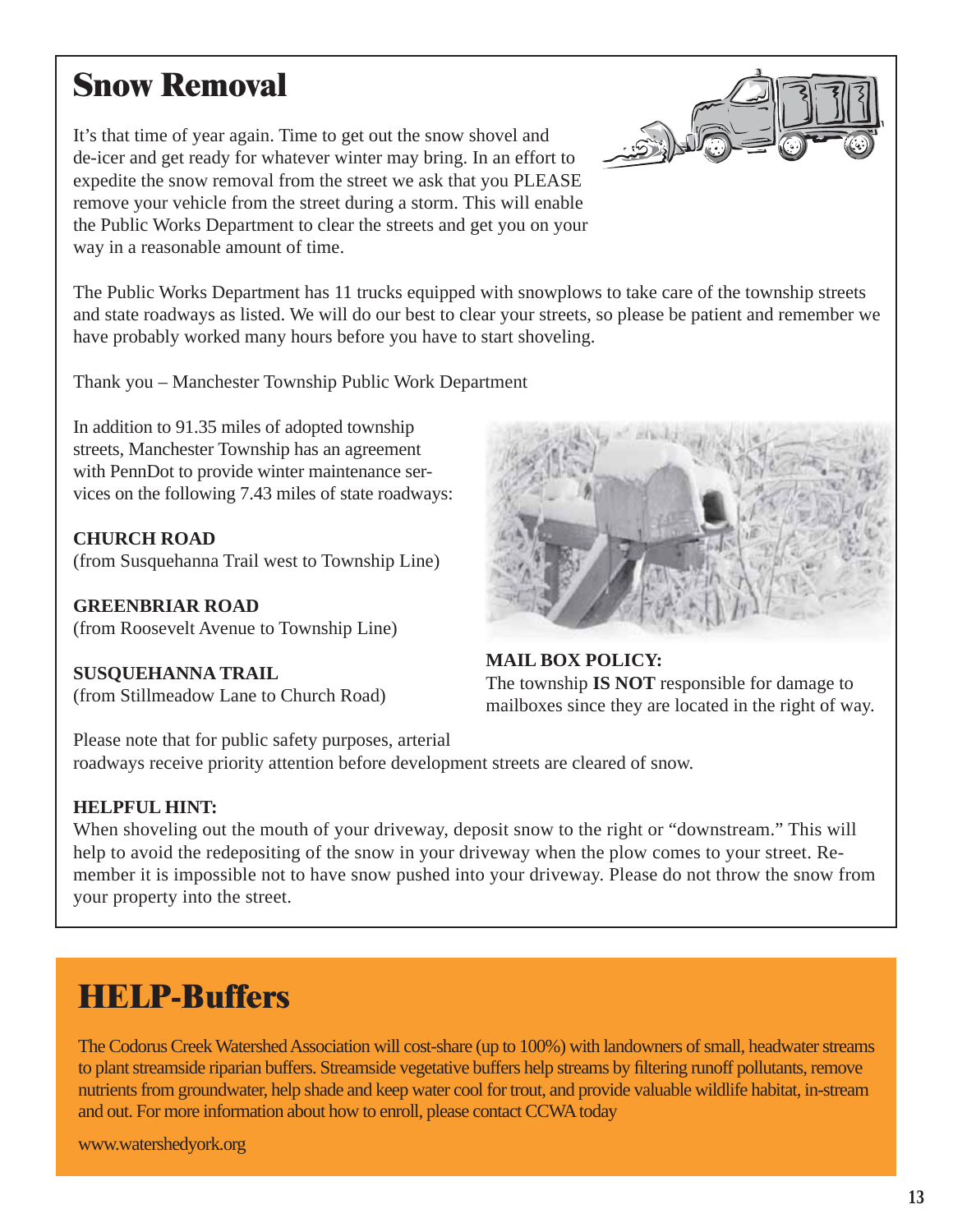# **Please Recycle**

In addition to weekly trash removal, Manchester Township residents are reminded that in accordance with Pennsylvania Act 101, the following recyclable items are collected on the same day as the regular trash:

**GLASS NEWSPRINT ALUMINUM/BIMETALS CARDBOARD PLASTICS**

# **From the Manchester Township Board of Supervisors**

Another year is upon us. Unfortunately, all economic indicators for the township are not pointing toward a quick recovery from the decline in revenues that has been experienced during the past 2 years. At best, the township's revenues will remain stagnate through 2010. So what does this mean for a Manchester Township resident?

Township Manager David Raver stated that 2009 was the most difficult fiscal year that he has experienced in his 34 years as manager. He, along with Assistant Manager Tim James, proposed a 2010 budget that reflected a 7.22% decrease in spending from 2009 for all operating funds in order to comply with the board of supervisors adamant policy that there be no real estate tax rate increase for 2010. The decrease in spending will be achieved by refinancing a 2005 bond issue and postponing most capital improvement projects. In other words, there will be fewer roads paved, fewer park improvements, and existing vehicles or equipment if broken will be repaired instead of replacing with new purchases. These sacrifices were necessary to balance the budget in order to maintain the current level of services, particularly for public safety, as well as meet statutory and contractual obligations.

Finally, the board of supervisors would like to thank colleague Ed Dankanich for his service as a township supervisor since being appointed in February 2008 to fill a vacancy. Prior his appointment, Mr. Dankanich had been a member of the Manchester Township Recreation Commission since 1995 and had served as chairman of the recreation commission from February 2004 – February 2008. Mr. Dankanich's professional work experience proved to be a true asset to the board as it grappled with several difficult issues during the past two years. Thank you, Ed for 15 years of exemplary service to Manchester Township.

# **ADA NOTICE**

If you are a person with a disability and wish to attend any township meetings, please contact the office at least three (3) business days prior to discuss how your needs may be served.



Recycling Hotline: Earth 911 (www.Earth911.com)

By simply typing in your zip code, this hotline helps you locate recycling centers in your community "for all types of recyclables."

### **Smoke Testing Sewer Lines**

NOTICE – Manchester Township Public Works Department periodically conducts smoke tests of the sanitary sewer lines. Testing is conducted Monday through Friday **from 7:00 am to 3:30 pm**.

Smoke should not enter premises unless a leak is present. This smoke is non-toxic, noncorrosive, and will not leave a stain. If smoke enters a home, it will soon dissipate. Opening doors and windows will help. Any presence of smoke within the house should be reported to the township office at 764-4646. Avoid unnecessary exposure to the smoke. The smoke is relatively harmless, but all smoke is temporary and quickly disappears after exposure has ceased.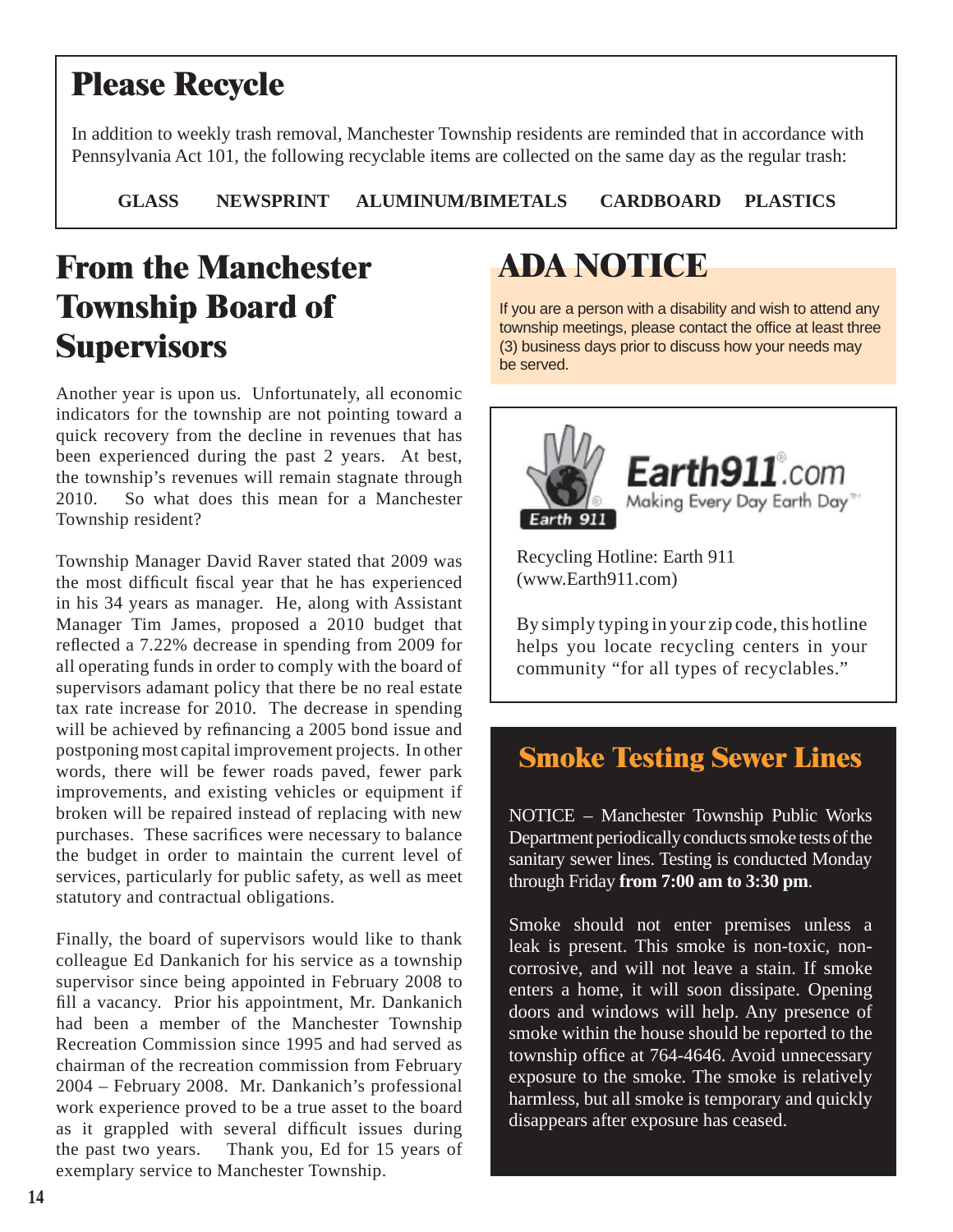# **Animal Control Ordinance**

Ordinance #2009-05

On November 10, 2009 the Board of Supervisors adopted an animal control ordinance which is intended to encourage the proper safe care and management of animals within Manchester Township.

Please note that this ordinance addresses the keeping of domestic animals, as well as feral cat(s), and requires that anyone "keeping" a feral cat or cats, must see that they have been trapped, neutered and released (TNR) back into the wild.

The York County SPCA (717-764-6109) or Manchester Township's animal enforcement officer, Tim Kohler (717-384-8456), can provide assistance with feral cats.

The full text of Ordinance #2009-05 is available on the township's web page.

PLEASE BE RESPONSIBLE IN HELPING PROTECT PUBLIC HEALTH AND SAFETY BY PARTICIPATING IN A TNR PROGRAM TO CONTROL THE FERAL CAT POPULATION

# **Reminder!!!**

Do NOT place trash receptacles at your collection point more than 24 hours before the scheduled collection.

THIS WOULD BE A VIOLATION of section 20-105.1 of the Manchester Township Code of Ordinances. It is also a violation of section 20- 210 to steal recyclable materials from recycling containers.

# **Sewer Backup Claims**

# **Tips from your Tax Collector**

It's the end of 2009 and I want to remind you that all property taxes must be paid by December 31st to avoid being turned over to York County Tax Claim for collection. Please do not ask me to break the law by asking me to accept payments after the deadline.

Please note: After December 15th payment must be made with cash or certified funds (certified check or money order). No personal checks will be accepted after 12/15/2009. Payments in the night slot on the morning of January 1st 2010 will be considered paid.

Just a reminder for those applying for the State Property Tax and Rent rebate program - the State requires stamped receipts. Bring or send both halves of your tax bill (along with a stamped, self-addressed envelope if paying by mail) and we will promptly return a receipt. Application forms and guidelines for the rebate program are available online at the PA State website or from your local Representative's office. The Area Agency on Aging can also provide assistance.

Please call the tax office at 767-6689 with any questions.

Jean Stambaugh Manchester Township Tax Collector

### **Tax Collector – Window Hours**

**Tuesday, Wednesday, Thursday, 12:00 – 3:00 pm,** except for holidays.

As always, a secure night slot on the outside of the Township building is available for payments when the window is closed.

Under the Pennsylvania Governmental Immunity Statue, Manchester Township has limited legal responsibility for sewer and water backups. You should contact your homeowners or commercial insurance agent to make sure you carry coverage for sewer and water backups under your homeowners or commercial property policy. Some homeowner's policies do not include this coverage automatically. We recommend that you purchase this valuable coverage.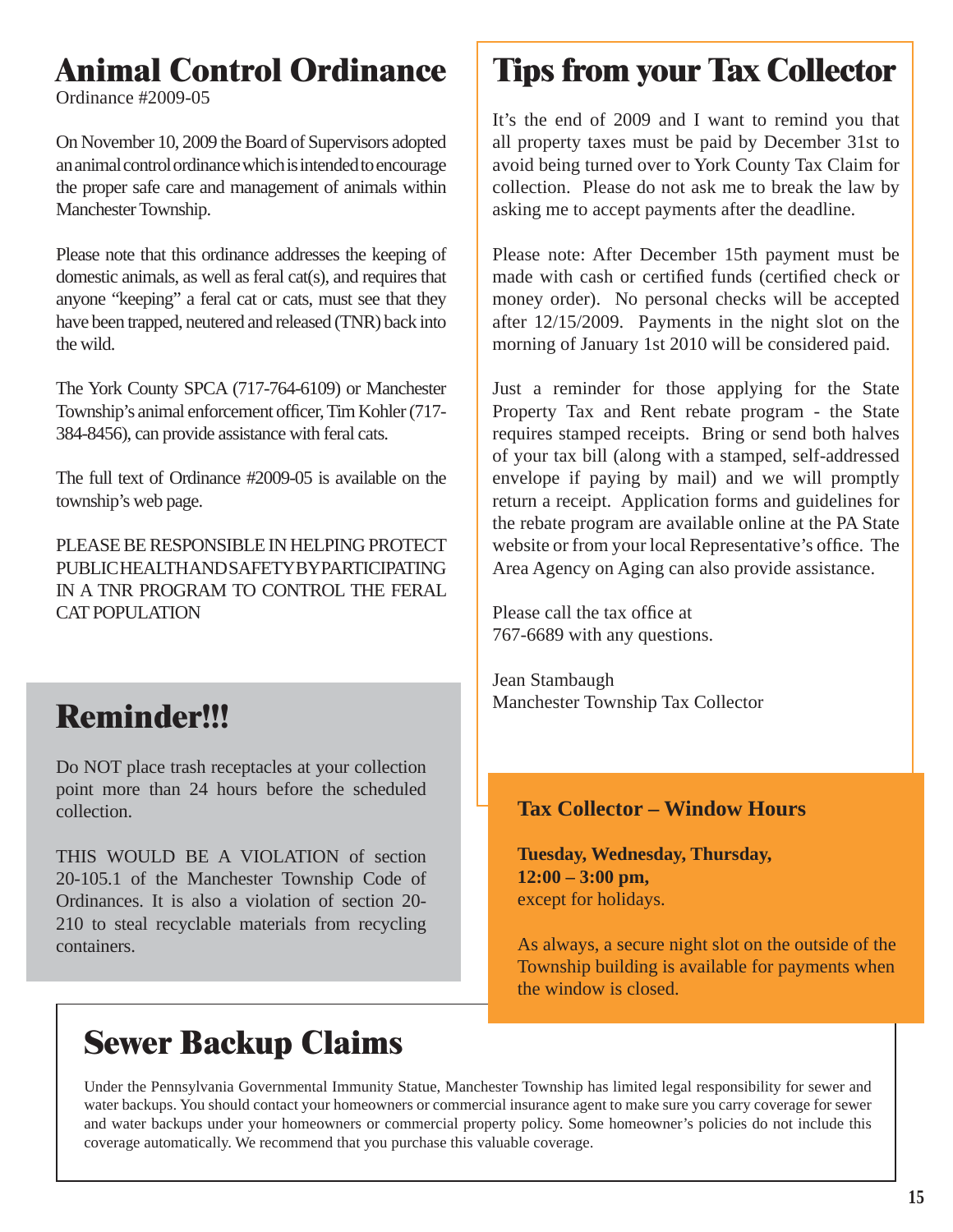# **Christmas Tree Recycling**

Residents may bring their trees to York County Solid Waste Authority, 2700 Blackbridge Road, between December 26, 2009 and January 31, 2010



### FACILITY OPEN 7 DAYS A WEEK DURING DAYLIGHT HOURS

FOR MORE INFORMATION VISIT WWW.YCSWA.COM

Curb side collection is provided, you may place your tree at the curb with your regular trash, and it will be picked up by the township public works department December 28, 2009 through January 15, 2010 and will be recycled.

**There is no fee to residents.** PLEASE REMOVE: Ornaments, tinsel, lights and protective bags from your tree.

### **Roundtown Elementary School Turns 70.**

Roundtown Elementary School opened its doors in 1939 under the watchful watchful eye of principal Caleb Altland. The original school served the community half a century before it was replaced by the present school.

Now at 70, with Matt Miller at the helm, the Roundtown Elementary School History Project hopes to celebrate this achievement by inviting community alumni, faculty, staff and friends to share some of their favorite memories with young students there today.

Our goal is to foster a greater sense of history and pride in their school and to preserve these stories for the future.

If you would like to volunteer to share a story with a student, please contact **Anne Harris at 764-4546 for details.**

# **MS4**

Municipal Separate Storm Sewer System www.epa.gov



ALTERNATIVES TO TOXIC SUBSTANCES

Using alternative products instead of toxic substances drastically reduces the presence of toxics in stormwater and receiving waters. Common toxic substances found in the home are cleaners, automotive products, and pesticides. Other common hazardous substances that are found in homes are fertilizers, paints, and fuels (WEF and ASCE, 1998). This measure is targeted to educating homeowners to prevent such substances from entering stormwater by substituting these common household products with safer, less-toxic alternatives.

The promotion of safer alternative products should be coupled with other efforts designed to reduce the presence of hazardous or toxic materials from households and stormwater runoff. Examples of such programs include hazardous materials collection, good housekeeping or material management practices, proper disposal, oil and automotive waste recycling, and spill response and prevention (WEF and ASCE, 1998).

Examples of commonly used products and safer alternatives are as follows (adapted from Washington State Department of Ecology):

- **Aerosols**. Use pump-type or non-aerosol products.
- **Art supplies**. Purchase water-based paints or inks. They should not contain lead or other toxic materials.
- **Batteries**. Rechargeable batteries are a costeffective alternative to disposable batteries.
- **Chemical fertilizers**. Composting yard clippings and food scraps is an option. Manure (in measured amounts) is another alternative to chemical fertilizers.
- **Gasoline**. Not driving at all is the best way to reduce gasoline use. Purchasing a super-efficient hybrid or electric vehicle is the next best alternative. Carpooling, walking, bicycling, and public transportation are other viable options.
- **Motor Oil**. Use re-refined motor oil. Doing so will spur the market for recycled motor oil and decrease reliance on new oil supplies.
- **Pesticides**. Keeping homes and gardens tidy reduces the food supply for insect pests, averting the need for pesticides. Onion, garlic, and marigold plants help keep garden pests at bay.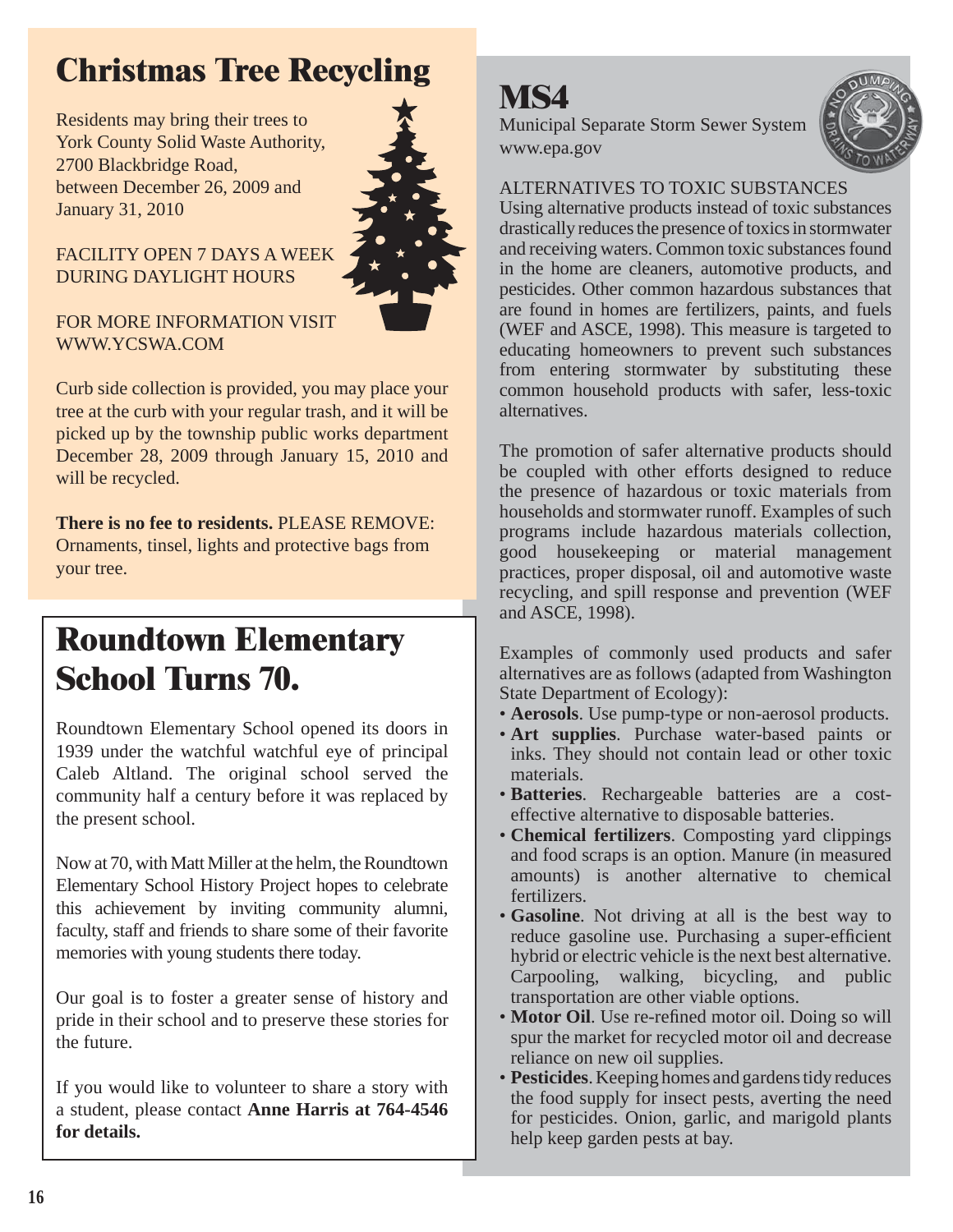# *The Fire Department News*



### **Department of Fire Services:**

**Manchester Township Career Firefighters Offer Refl ective Address Markers**

**ONLY \$15.00**

**Insure that your home can be located by emergency personnel.**

**Applications for address markers are available at: 3200 Farmtrail Road York, PA 17406-5699**

### **Clearing Snow**

Clearing snow away from fire hydrants is a very important responsibility.



The fire department asks residents to clear a 36**inch path around hydrants to allow for access.**

If you join together with your neighbors, it only takes a few minutes to ensure the fire hydrants are clear of snow. Please take the few extra minutes needed to protect your home and family.

### **Contacting The Fire Department**

### **EMERGENCY – 911**

For business related information or Chief Richard Shank, or paid personnel at the 24 hour manned station at 3200 Farmtrail Road:

### **767-1954**

For the Alert Fire Company trustees or other business, call the volunteer station at 3118 North George Street in Emigsville:

### **764-1148**

### **Hall Rental**

The Social Hall of the Alert Fire Company 3118 N. George Street, Emigsville station is available to be rented for personal parties and/or business functions. The proceeds from the rentals are used to offset the expenses of the operation of the volunteer fire station.

For Hall Rentals call: **324-1583**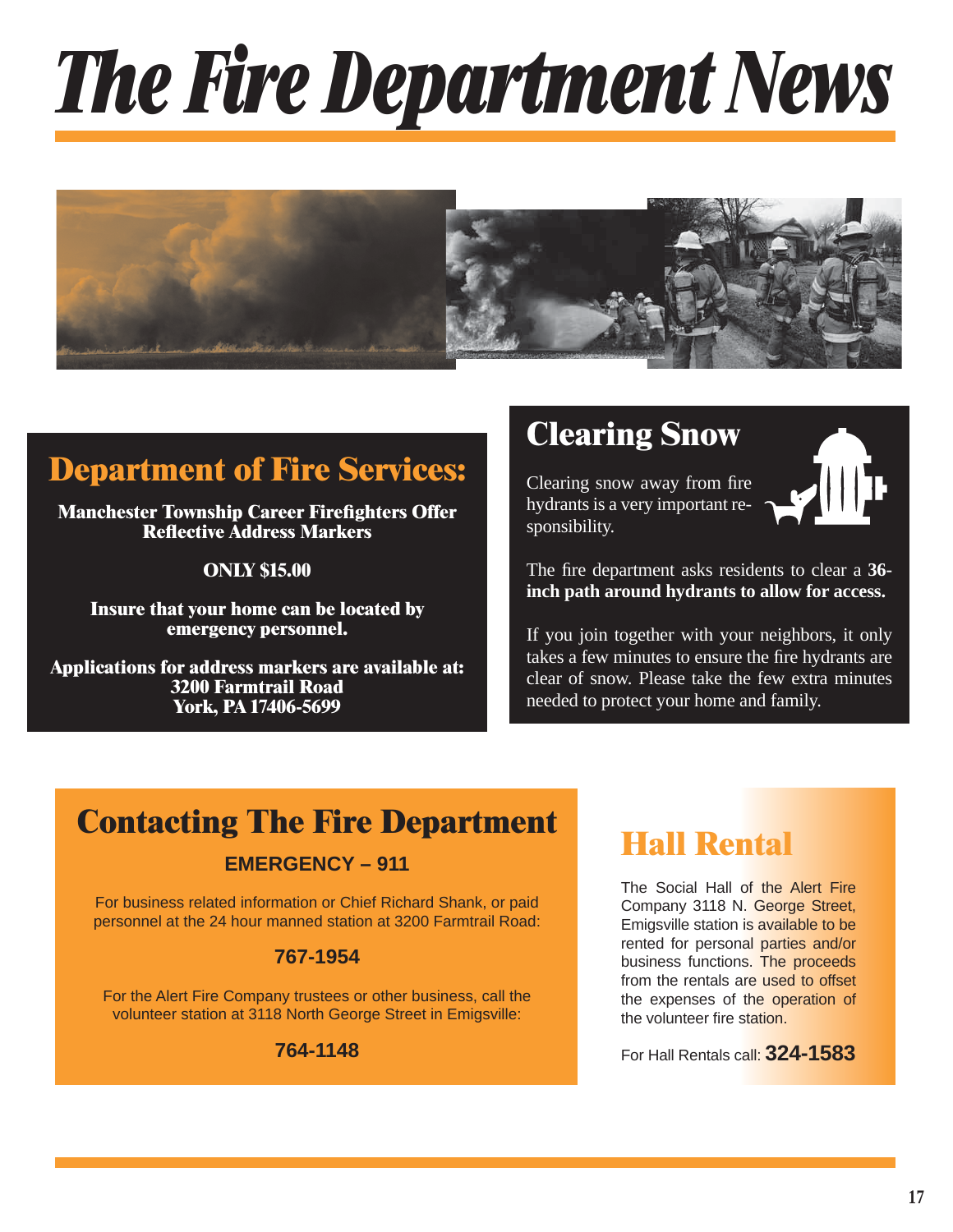**DELINQUENT SEWER ACCOUNTS as of DECEMBER 2, 2009**DELINQUENT SEWER ACCOUNTS as of DECEMBER 2, 2009

Dana & Regina McCombs 1829 Brandywine Lane David & Patricia Dulansey 2425 Brandywine Lane Tyrone & Carol Miller 2466 Brandywine Lane Ronald & Wanda Ruffin 1060 Cherimoya Street Steven & Amy Reeser 1065 Cherimoya Street Douglas & Susan Shanahan 1125 Cherimoya Street Barry & Cherie Ramage 1110 Cherimoya Street Daniel & Stephanie Anderson 2008 N. Beaver Street Susan Voyzey 2765 Coldspring Road Kenneth & Debra Barshinger 2775 Coldspring Road Richard Seidenstricker 2645 Clearview Drive Scott & Pamela Goodwin 2680 Clearview Drive Limmie Pridgen 1207 Aylesbury Lane Obiamaka Ntukogu 1288 Aylesbury Lane Sterling Lockett 2824 Bark Hill Road Thelma Mittleman 3330 Bitternut Blvd. Anthony Ross 3375 Bitternut Blvd. Troy & Yolanda Massam 3385 Bitternut Blvd. Neil & Gina Feller 1178 Detwiler Drive Christen Ritchey 1376 Bee Jay Drive Scott Slater 2231 Bernays Drive James & Michele Wilson, III 1401 Brittany Drive Samuel & Sharon Young 1023 Caspian Court Keith & Mamie French 25 Claystone Road Daniel & Debra Herr 120 Cashew Court Mellon Bank 15 Central Avenue Michael & Jennifer Waltz 70 Dressage Court Tina Noll 1912 Duella Court Matthew Reed/Jessica Marth 3275 Broad Street Sean McMillan/Kristen Wray 1720 Candle Lane Harlow Fullwood 1742 Candle Lane Amadou Diallo 1797 Candle Lane Anita Samuels 3460 Chablis Way Poppy Lane Ventures, LLC 303 Arsenal Road Emily & Jayson Sheffer 3095 Balsa Street Rosemary Rich 2136 Aslan Drive Josephine Kennedy 3055 Balsa Street Sylnika Johnson 100 Bruaw Drive Iris Baylor 134 Bruaw Drive Jean-Paul & Alejandra Flachier 140 Bruaw Drive Shelley Su 142 Bruaw Drive Astrid & Anika Calliste 164 Bruaw Drive Deborah Kirsch 200 Bruaw Drive Lauren Onslager/Mike Warren 206 Bruaw Drive Paulette & Seantel Butler 214 Bruaw Drive Charles & Katrina Smith, Jr. 222 Bruaw Drive Reginald & Brenda Simmons 226 Bruaw Drive Lydia Alvarado 229 Bruaw Drive Michael & Tammi Eley, Sr. 231 Bruaw Drive Daneesh Ansari 249 Bruaw Drive Susan Muiru 268 Bruaw Drive Nashid Coleman/Jovan Gould 272 Bruaw Drive Vincent Raimondi 318 Bruaw Drive Joseph Gibson/Essiet Idongesit 339 Bruaw Drive Lakeisha Galloway 343 Bruaw Drive Rehanna Chohan 348 Bruaw Drive Richard Baker, Jr. 353 Bruaw Drive William & Lori Shue 361 Bruaw Drive Evelyn Davis/Ruthie West 364 Bruaw Drive Kevin Vaughan 371 Bruaw Drive Charmaine Cooper 375 Bruaw Drive Richard Baker, Jr. 379 Bruaw Drive Darren & Cynthia Miller 1988 381 Bruaw Drive Carolyn Hall 386 Bruaw Drive Katrina Frazier 392 Bruaw Drive Kenny & Mary Walker 946 Church Road Michael Potter/Gina Sudano 110 Bruaw Drive Joseph Beltrante IV 708 Aslan Court Edward & Lesley Trump 120 Derry Court Ryan Eveans **6. The Soulter Sof Dulcy Drive** Anthony Ross<br>
Troy & Yolanda McCombs<br>
David & Patricia Dulansey<br>
David & Patricia Dulansey<br>
Tyrone & Carol Miller<br>
Tyrone & Carol Miller<br>
Matthese Reed/Jessia Marth<br>
Matthese Reed/Jessia Marth<br>
Sylnika Johnson<br>
Ins Baylo<br> Leven Onslager/Mike Warren<br>Paulette & Seantel Butler<br>Charles & Katrina Sinth, Jr.<br>Charles & Katrina Sinth, Jr.<br>Legina & Brenda Simmons<br>Legina Alvard<br>Michael & Tammi Eley, Sr.<br>Shassed Ansari<br>Nashid Coleman/Jovan Gould<br>Vince Joseph Gibson/Essaet Idongesit<br>Lakeisha Galloway<br>Lakeisha Galloway<br>Richard Baker, Jr.<br>Richard Baker, Jr.<br>William & Lori Shue<br>Charmaine Cooper<br>Charmaine Baker, Jr.<br>Dicharmaine Cooper<br>Carolyn Hail<br>Matter & Miller<br>Mannal Rake Rosenary Rich<br>Ohanne Pridgen<br>Josephine Kennedy<br>Josephine Kennedy<br>Semily & Jayson Sheffer<br>Sunisten Richey<br>Chnisten Ritchey<br>Schristen Richey<br>Theima Mittlennan Poppy Lane Ventures, LLC<br>Joseph Beltrante IV Ryan Eveans

Leigh Mathues<br>Robin Hoffnagle<br>Cindy Keller Judy Pittenger<br>George Spanakis<br>Lori Liek Christopher Ross Carey Jenkins<br>Myrna Francis<br>Soott Blake Teresa Wolfrom **Richard Sirera Nancy Worley** 303 Arsenal Road<br>2003 ARS Alan Court<br>2003 Aslan Court<br>2007 Ayakabury Lane<br>2015 Ayakabury Lane<br>2016 Ayakabury Lane<br>2016 Ayakabury Lane<br>2018 Ayakabury Lane<br>2018 Ayakabury Lane<br>2018 Ayakabury Lane<br>2018 Ayakabury Lane<br>2018 Aya 15 Central Avenue<br>
1060 Chatilis Wa Street<br>
1066 Cherimoya Street<br>
1065 Cherimoya Street<br>
1110 Cherimoya Street<br>
1110 Cherimoya Street<br>
946 Church Road 2645 Clearview Drive 2765 Coldspring Road<br>2775 Coldspring Road 120 Derry Court<br>1178 Detwiler Drive 120 Cashew Court<br>1023 Caspian Court 70 Dressage Court<br>1912 Duella Court<br>505 Dulcy Drive 25 Claystone Road<br>2645 Clearview Dri

Marty Anne Spiers 2712 Meadowbrook Blvd. Eric Thompson/Kristin Spittel 2834 Meadowbrook Blvd. Steven Gottwalt 2901 Meadowbrook Blvd. Nancy Worley 3565 Liverpool Turnpike Thomas&MaryAnn Romberger 2416 Hepplewhite Drive Scott Blake 2765 Haymeadow Drive Richard Hoeth, Jr. 2529 Northland Avenue Dallas & Pamela Firestone 138 Heidelberg Avenue Glenn Smith 1020 Gleneagles Drive Anthony & Jessica Kreitz 2515 Gora Road North Daisy Sharp 1005 Hearthridge Lane Betzaida Vargas 1021 Hearthridge Lane Joseph & Brandi Moody 1087 Hearthridge Lane Kenneth Weaver 1119 Hearthridge Lane William & Crystal Robinson 1130 Hearthridge Lane Anne Perkins 1170 Hearthridge Lane Steven Oerman/Jolene Dravk 2610 Lewisberry Road David & Sharon Stauch 2665 Lewisberry Road Bradley Holtzman/Jodi Elfner 2742 Lewisberry Road Eric & Shantia Fenwick 3135 Lewisberry Road Craig & Tracy Carter 3315 Lewisberry Road Robert & Valerie Romey 3625 Lewisberry Road Daniel Snyder 1501 N. George Street E Street Investments 1515 N. George Street E Street Investments 1517 N. George Street Themi Sacarellos 1720 N. George Street Edward & Frances Ness, Sr. 1844 N. George Street Susan Eyler 2810 N. George Street Glenn Flinchbaugh 3101 N. George Street HSBC Bank 3255 N. George Street Mark & Holly Holcomb 3266 N. George Street Judith Troup 3476 N. George Street Frank & Patricia Arcuri 1950 Gleneagles Drive Innocent Nworisa 3075 Hackberry Lane William & Heather Uccellini 3150 Hackberry Lane Christopher Ross 3160 Hackberry Lane Richard Sirera 3220 Hackberry Lane Carey Jenkins 110 Haymarket Court Myrna Francis 130 Haymarket Court Carl & Sandra Harrison 3058 Gemstone Lane Jessica Daugherty 179 Eastland Avenue Leigh Mathues 197 Eastland Avenue Robin Hoffnagle 198 Eastland Avenue Christopher Barley 673 Greenbriar Road Denaz Bourne/M. D'Agostino 1606 Guildford Lane Michael & Valerie Whitaker 1652 Guildford Lane Herman & Frances Mitchell, Jr. 1687 Guildford Lane Teresa Wolfrom 2475 Mayfield Street Cindy Keller 217 Edinburgh Road Scott & Amanda Holder 289 Edinburgh Road Lori Liek 200 Haybrook Drive Ryan & Shana Thoman 35 Edwards Avenue Brian & Doris Gable 3036 Dundee Road Christopher & Cori Beach 933 Ironwood Way Orlando & Tameka Simmons 945 Ironwood Way William & Marguerita Cox 946 Ironwood Way John & Noni Walton 956 Ironwood Way Debra & Bradley Klinefelter 122 Lightner Road Karen Dressel/James Klahold 166 Lightner Road Louis Carter 190 Harvest Drive Thomas & Janet Thomas 200 Harvest Drive William Warren 370 Harvest Drive Judy Pittenger 480 Harvest Drive George Spanakis 604 Harvest Drive Ramon & Jenny Torres 131 Jasper Avenue Jana Lightner 110 Monya Court Ahmed Noor/Luthfe Zeba 620 Grouse Lane Kathy Completa 3243 High Street Pamela Olsen/Louise Miller 3313 High Street Evelyn Gougher 3321 High Street HSBC Bank<br>Mark & Holly Holcomb<br>Trauth & Pauricia Arcuri<br>Glenn Smith<br>Chinsopy & Basica Kreitz<br>Christopy & Basica Kreitz<br>Ahmed Noor/Luthe Zoba<br>Ahmed Noor/Luthe Zoba<br>Menaz & Walcom, D'Agostino<br>Menaz & Walcom, D'Agostino<br>Hemna Ramon & Jenny Torres<br>Steven Oerman/Jolene Dravk<br>Bavid & Sharnon Steven Oravk<br>Brie & Shantia Fenwick<br>Erie & Shantia Fenwick<br>Craig & Tracy Carter<br>Craig & Tracy Carter<br>Debort & Vaderie Rinnelelter<br>Debort & Vaderie Rinnelelter Thomas&MaryAnn Romberger<br>Kathy Completa<br>Pamela Olsen/Louise Miller Evelyn Gougher<br>Christopher & Cori Beach<br>Christopher & Cori Beach<br>Williando & Tameka Simmons<br>Willion<br>John & Noni Walton Marty Anne Spiers<br>Eric Thompson/Kristin Spittel Innocent Nworisa<br>William & Heather Uccellini Kenneth Weaver<br>William & Crystal Robinson Sr. Anne Perkins<sup>7</sup><br>Dallas & Pamela Firestone Scott & Amanda Holder<br>Ryan & Shana Thoman<br>Carl & Sandra Harrison<br>Daniel Snyder Edward & Frances Ness, Louis Carter<br>Thomas & Janet Thomas<br>William Warren Daisy Sharp<br>Betzaida Vargas<br>Ioseph & Brandi Moody  $\rm E$  Street Investments  $\rm E$  Street Investments Brian & Doris Gable Susan Eyler<br>Glenn Flinchbaugh Steven Gottwalt<br>Jana Lightner<br>Richard Hoeth, Jr. essica Daugherty Themi Sacarellos

1021 Hearthridge Lane<br>
1021 Hearthridge Lane<br>
1037 Hearthridge Lane<br>
1130 Hearthridge Lane<br>
1130 Hearthridge Lane<br>
1130 Hearthridge Lane<br>
1130 Hearthridge Lane<br>
1130 Hearthridge Lane<br>
2313 High Street<br>
3313 High Street<br>
33 303 Rotation Language<br>
1501 N. George Street<br>
1515 N. George Street<br>
1515 N. George Street<br>
1515 N. George Street<br>
1720 N. George Street<br>
1720 N. George Street<br>
1720 N. George Street<br>
1720 N. George Street<br>
1720 N. George 179 Bastland Avenue<br>197 Eastland Avenue<br>198 Bastland Avenue<br>208 Banburgh Road<br>289 Bdinburgh Road<br>35 Edwards Avenue 036 Dundee Road

Steven Odedoyin 2255 Slater Hill Lane, W. KBH Properties 2298-B North Point Drive Keith & Melanie Still 1011 Willow Ridge Drive Anthony & Tikeisha Eames 1021 Willow Ridge Drive Donald & Norma Wolfgang 3015 Village Circle West Timothy & Christen Ritchey 2367 Slater Hill Lane, E. Eric & Maureen Dausch 3520 Riding Club Drive Kelly Heyward 3532 Riding Club Drive Anne Strickler 1866 Susquehanna Trail Debra Starner 2699 Susquehanna Trail Robert Denoncourt 3530 Susquehanna Trail Eugene Miller 2763 Roosevelt Avenue Sandra Brandt 2248 North Point Drive Ronnie & Wende Orwig 2310 North Point Drive Scott & Jill Dise 123 Rockwood Avenue Malay Jules 100 Rockwood Avenue Shawn & Mildred McGuigan 116 Rockwood Avenue Lori Venable 130 Rockwood Avenue Mohammed Izadi 1322 Rosepointe Drive Laura Lloyd/Donald Stemmler 2464 Sweetgum Circle Aaron Sheetz/Melissa Simmons 2495 Woodmont Drive Justin Kaufhold 2725 Woodmont Drive Jeff Garretson 2745 Woodmont Drive Dennis Smith 2753 Woodmont Drive Jermaine Newton 2774 Woodmont Drive Christopher Pritt 2834 Woodmont Drive Scott Kindig 2855 Woodmont Drive Linda Boyce 245 Robin Hill Circle Tyrone & Mary Lee 350 Robin Hill Circle Todd & Nicole Suchanic 365 Robin Hill Circle Gilbert & Pamela Peterson 375 Robin Hill Circle Joseph & Earlene Dormer 480 Robin Hill Circle Randi Brock 560 Robin Hill Circle Richard Woodson 650 Robin Hill Circle Christine Klincewicz 685 Robin Hill Circle Eric Street 780 Robin Hill Circle Kinsley Equities 3675 Sandhurst Drive Thomas & Bridget Franz 740 Penn State Drive Leslie ONeal 400 Peppermill Lane Kyle & Amanda Moore 430 Peppermill Lane Minyun Fogg 1336 Wicklow Drive Tamara Jairett 1001 Skyview Drive Vincenzo & Elizabeth Como 3105 Raintree Road Trevor & Kimberly Lane 505 Sandstone Lane HSBC Bank 543 Sandstone Lane Lon & Kimberly Heim 1005 Sequoia Street Sue & Richard Fritz 1055 Sequoia Street Valencia Gregory 573 Soapstone Lane Christopher Jarrell 600 Soapstone Lane Barry & Theresa Troup 42 Woodward Drive James & Cristy Peyton 35 Parkside Avenue David Sitler 1400 N. Pine Street Derrick & Tonya Brooks 1310 Sterling Drive Erik & Rene Elliott 1375 Sterling Drive Salvatore Mazzei 440 Skyview Drive Joseph & Nancy Nickey, Jr. 801 Skyview Drive Benjamin Thompson 908 Skyview Drive Larferm Backus 999 Redbud Court Duane & Michelle Whorley 2152 Rillian Lane Lisa Borror 3155 Sorrel Street Thomas Coles/Cheryl Johnson 3175 Sorrel Street Bonia Ramble 39 Wilson Avenue John Moats 2020 Teslin Road Carm Destaphano 139 Zoar Avenue HSBC Bank 23 Stella Avenue Steven & Lisa Aughenbaugh 42 Stella Avenue Markus Houser 43 Stella Avenue Byron Fisher 257 Point Circle Jayson Wachter 267 Point Circle Duane Spoon 130 Paul Street bouna Kannote<br>Aaron Sheetz/Melissa Simmons<br>Justin Kaufhold Thomas Coles/Cheryl Johnson<br>HSBC Bank Laura Lloyd/Donald Stemmler Kelly Heyward<br>Duane & Michelle Whorley<br>Linda Boyce<br>Tyome & Mary Lee<br>Tyome & Mary Lee<br>Gilbert & Pannela Peterson<br>Gilbert & Pannela Peterson<br>Loseph & Earlene Dormer Eric Street<br>Malay Jules<br>Shawn & Mildred McGuigan<br>Scott & Jill Dise Eugen Miller<br>Mohammed Lzadi<br>Mohammed Lzadi<br>Trisusly Equities<br>HSBC Bank<br>HSBC Bank<br>Lon & Kimberly Heim<br>Lon & Khard Fritz<br>Sue & Rohard Fritz<br>Joseph & Nancy Nickey, Jr.<br>Denjamin Thompson Tamara Jairett<br>Steven Odedoyin<br>Timothy & Christen Ritchey Vincenzo & Elizabeth Como Steven & Lisa Aughenbaugh<br>Markus Houser Minyun Fogg<br>Keith & Melanie Still<br>Anthony & Tikeisha Eames Donald & Norma Wolfgang Duane Spoon<br>Thomas & Bridget Franz<br>Leslie ONeal KBH Properties<br>Ronnie & Wende Orwig Larferm Backus<br>Eric & Maureen Dausch rran sus rrotase<br>Derrick & Tonya Brooks<br>Erik & Rene Elliott Kyle & Amanda Moore<br>David Sitler Barry & Theresa Troup<br>Carm Destaphano James & Cristy Peyton Randi Brock<br>Richard Woodson<br>Christine Klincewicz Valencia Gregory<br>Christopher Jarrell Robert Denoncourt Jermaine Newton<br>Christopher Pritt layson Wachter Anne Strickler<br>Debra Starner Bonia Ramble Sandra Brandt leff Garretson Dennis Smith Scott Kindig **Byron Fisher** Lori Venable Lisa Borror **John Moats** 

3015 Village Circle West<br>1336 Wicklow Drive<br>1021 Willow Ridge Drive<br>1021 Willow Ridge Drive<br>239 Wilson Avenue<br>2225 Woodmont Drive 1055 Sequoia Street<br>
40 Skyview Drive<br>
908 Skyview Drive<br>
908 Skyview Drive<br>
908 Skyview Drive<br>
908 Skyview Drive<br>
908 Skyview Drive<br>
908 Skyview Drive<br>
705 Share Lane<br>
705 Some Street<br>
705 Some Street<br>
705 Some Street<br>
70 2248 North Point Drive<br>2298-B North Point Drive<br>2310 North Point Drive 35 Parkside Awanner<br>190 Paul Street<br>190 Peppermill Lane<br>400 Peppermill Lane<br>400 Peppermill Lane<br>400 Peppermill Lane<br>400 Peppermill Lane<br>579 Point Cricle<br>58 November Club Drive<br>579 Not Cricle<br>58 Not Cricle Club Drive<br>58 Not 1310 Sterling Drive<br>1375 Sterling Drive<br>1866 Susquehanna Trail<br>2699 Susquehanna Trail 2743 Woodmont Drive<br>2753 Woodmont Drive<br>2774 Woodmont Drive<br>2834 Woodmont Drive<br>2834 Woodward Drive<br>42 Woodward Drive<br>139 Zoar Avenue 3530 Susquehanna Trail 2464 Sweetgum Circle<br>2020 Teslin Road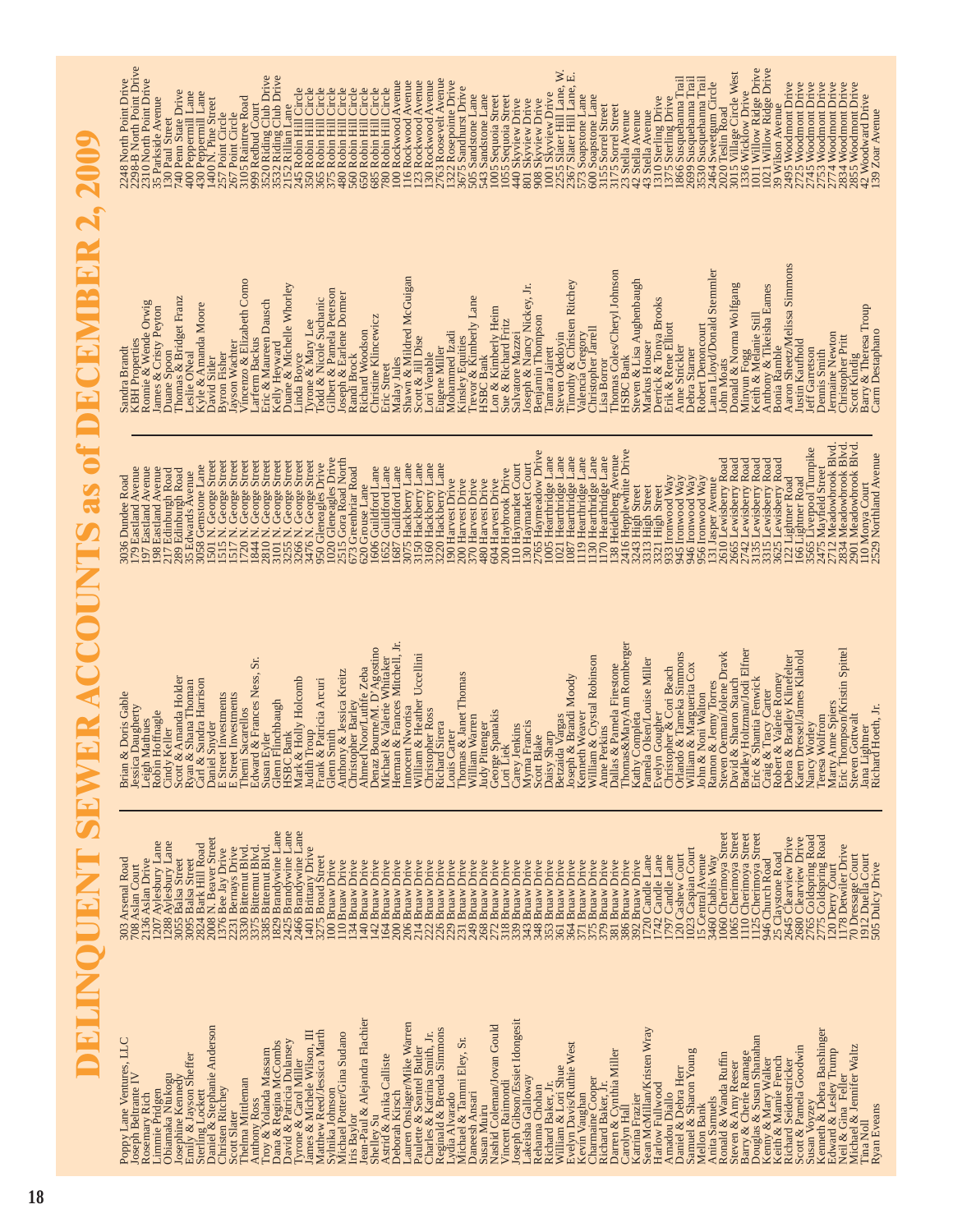# **Registration Form**

|                                                                                                                                                                                           | Name                                                   |
|-------------------------------------------------------------------------------------------------------------------------------------------------------------------------------------------|--------------------------------------------------------|
|                                                                                                                                                                                           |                                                        |
|                                                                                                                                                                                           |                                                        |
|                                                                                                                                                                                           | Circle One:<br>VISA <sup>1</sup>                       |
|                                                                                                                                                                                           |                                                        |
|                                                                                                                                                                                           |                                                        |
|                                                                                                                                                                                           |                                                        |
|                                                                                                                                                                                           |                                                        |
| <b>PLEASE MAKE CHECKS PAYABLE TO:</b><br>MANCHESTER TOWNSHIP, 3200 FARMTRAIL ROAD, YORK, PA 17406                                                                                         |                                                        |
| <b>Registration Forms:</b><br>If you are registering for more than one event, you may duplicate the registration<br>form or complete all of the information on a separate sheet of paper. | Return with registration form,<br>or stub from invoice |
| ALL CLASSES, PROGRAMS & BUS TRIPS ARE SUBJECT<br>TO ADEQUATE PARTICIPATION. YOU WILL BE CONTACTED<br>ONLY IF THE ACTIVITY IS CANCELLED.                                                   |                                                        |

**To Pay By Credit Card**

# **2010 Bonus Books are available**

at the township office - 3200 Farmtrail Road

\$24 – Residents \$26 – Non-Residents

# **Yard Waste Collection**

In 2010 – Manchester Township will provide a Yard Waste Recycling Collection on: **4th SATURDAY – OF EACH MONTH April through October**

Items will need to be placed at the curb side by 6:00 a.m.

"Yard Waste" materials are defined as tree trimmings, shrubbery and any other organic landscape vegetation, excluding grass clippings.

Once again, Penn Waste will be performing this service. Please visit their web site for additional information:

**www.pennwaste.com**